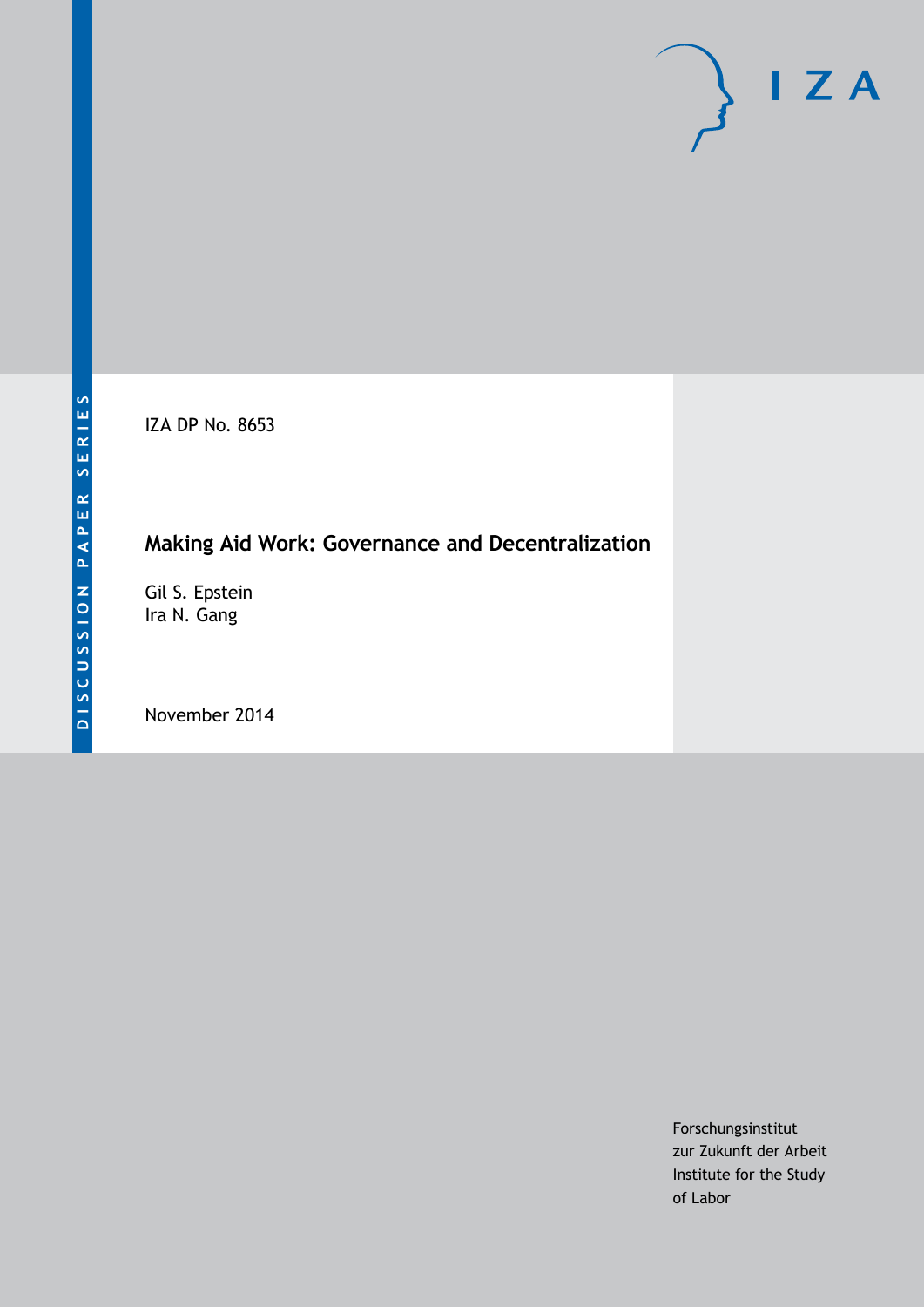# **Making Aid Work: Governance and Decentralization**

### **Gil S. Epstein**

*Bar Ilan University, IZA and CReAM*

### **Ira N. Gang**

*Rutgers University, IZA, CReAM and IOS*

Discussion Paper No. 8653 November 2014

IZA

P.O. Box 7240 53072 Bonn **Germany** 

Phone: +49-228-3894-0 Fax: +49-228-3894-180 E-mail: [iza@iza.org](mailto:iza@iza.org)

Any opinions expressed here are those of the author(s) and not those of IZA. Research published in this series may include views on policy, but the institute itself takes no institutional policy positions. The IZA research network is committed to the IZA Guiding Principles of Research Integrity.

The Institute for the Study of Labor (IZA) in Bonn is a local and virtual international research center and a place of communication between science, politics and business. IZA is an independent nonprofit organization supported by Deutsche Post Foundation. The center is associated with the University of Bonn and offers a stimulating research environment through its international network, workshops and conferences, data service, project support, research visits and doctoral program. IZA engages in (i) original and internationally competitive research in all fields of labor economics, (ii) development of policy concepts, and (iii) dissemination of research results and concepts to the interested public.

IZA Discussion Papers often represent preliminary work and are circulated to encourage discussion. Citation of such a paper should account for its provisional character. A revised version may be available directly from the author.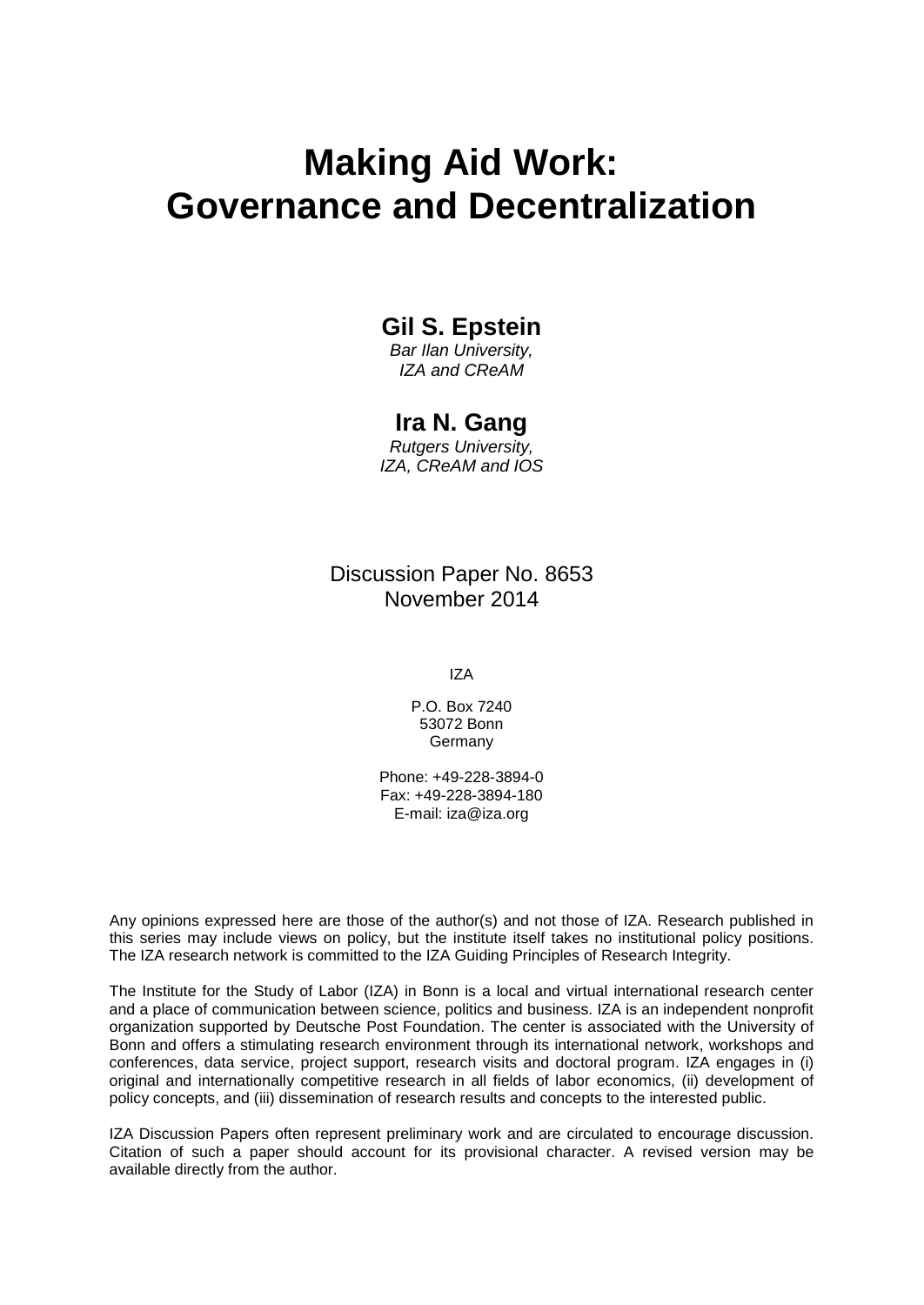IZA Discussion Paper No. 8653 November 2014

# **ABSTRACT**

## **Making Aid Work: Governance and Decentralization**

Donor aid organizations (*DAO*s) are multi-layered and multi-dimensional bureaucracies with many departments trying to find solutions to problems for countries, investing staff resources and effort into having an effect. A department may come into conflict with other departments because of personal and other rivalries, at least partly overlapping jurisdictions, and/or the bureaucratic necessity of laying claim to having the bigger impact. The idea here is that good governance starts at home. We consider how inter-departmental competition within the *DAO* affects departments' efforts and the *DAO*'s performance measured by its ability to maximize effort towards helping a client country. In short, we wish to see how alternative reward systems which *DAO*s may put into place motivate competing departments in implementing the organization's goals. The argument for establishing good governance criteria is as much to put constraints on donor behavior as on the necessity of properly acting recipients.

JEL Classification: 010, 019, F35

Keywords: foreign aid, governance, rent seeking, decentralization

Corresponding author:

Ira N. Gang Economics Department **Rutgers University** 75 Hamilton St New Brunswick NJ 08901-1248 USA E-mail: [gang@economics.rutgers.edu](mailto:gang@economics.rutgers.edu)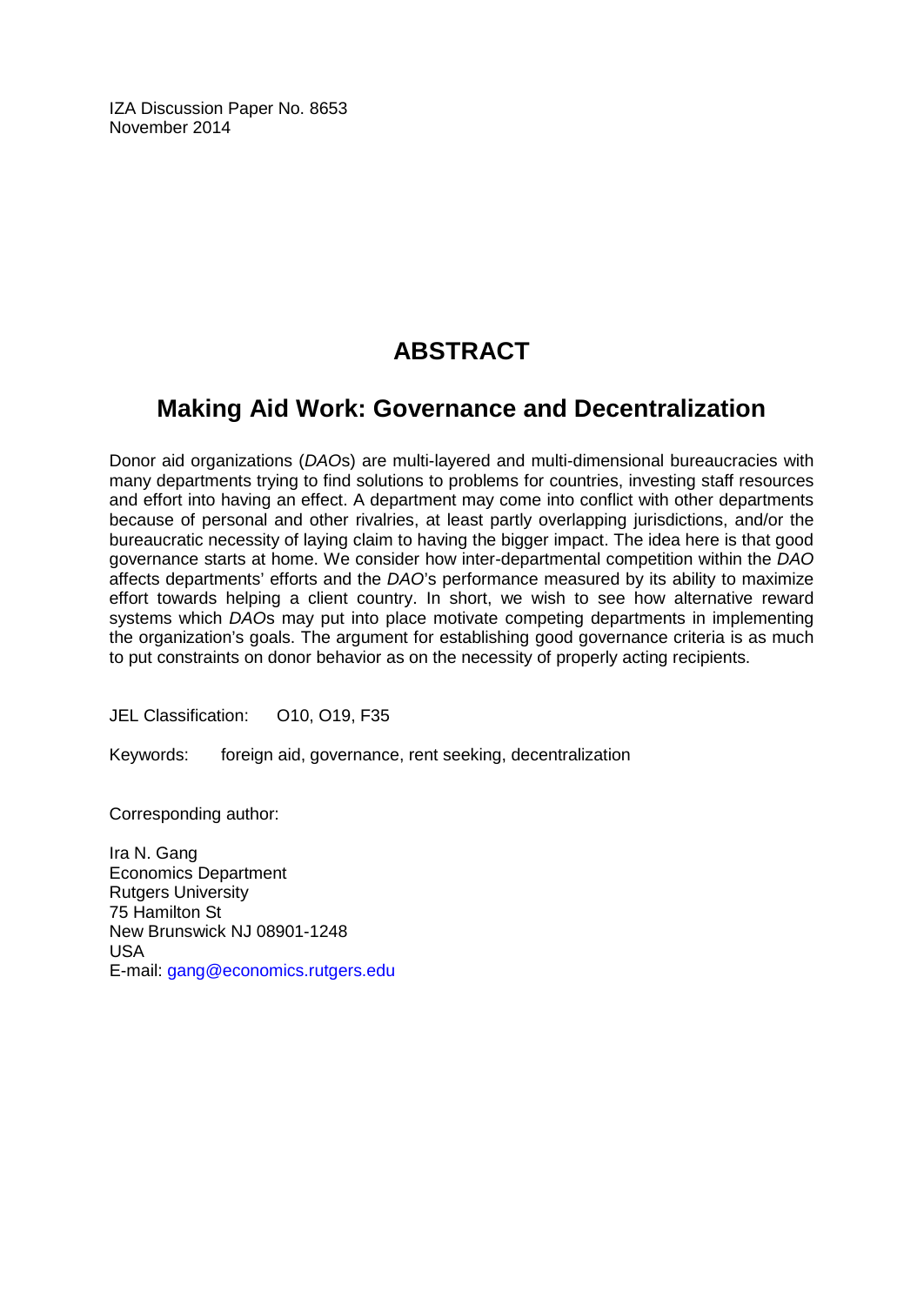### **Making Aid Work: Governance and Decentralization**

#### **1. Introduction**

The aid literature generally looks at recipient behavior or the political economy of donor actions (Banks and Hulme, 2012; Brech and Potrafke, 2014; Epstein and Gang, 2009; Lahiri and Raimondos-Moller, 2000, 2004; Nanivajo and Lahiri, 2011). Our intention is to examine a small part of the internal workings of a development aid organization (*DAO*), studying how the government or board to which it answers can set up a reward system so that the behavior of the *DAO* is properly aligned with policy.

Development aid organizations are peculiar and complex organizations. Neither Leviathan nor libertarian, they possess multi-layered and multi-dimensional bureaucracies whose parts have overlapping jurisdictions and are in constant competition with one another (Seabright, 2002; Murrell, 2002). These rivalries can be characterized as contests – while the different parts of the organization presumably face the same organizational goals, they struggle to increase their own rewards often at the expense of other parts.

 In *DAOs* multiple departments typically compete for support and rewards from a central administration, a board of directors, or a government. Departments work to try to find solutions to problems faced by different countries. Each department invests resources and effort hoping to win the "competition", increasing its prestige, gaining greater resources, or simply surviving as a unit. A department may come into conflict with other departments because of the development of rivalrous plans, at least partly overlapping jurisdictions, and/or the necessity of laying claim to having the bigger impact. Competition among departments does not mean they engage in specific actions against one another. They may well compete by taking actions to help common recipients.

 The structure of the contest among departments can be a key element in the *DAO* attaining its goals. It turns out that a convenient way for classifying alternative contest structures is the type of mechanism used to reward departments. We consider two viable mechanisms. Using one, the organization's central authority establishes a "winner-take-all" competition in which the department achieving the greatest success in helping a client country wins the entire "reward pot." We call this the absolute-win contest or mechanism. In the second, the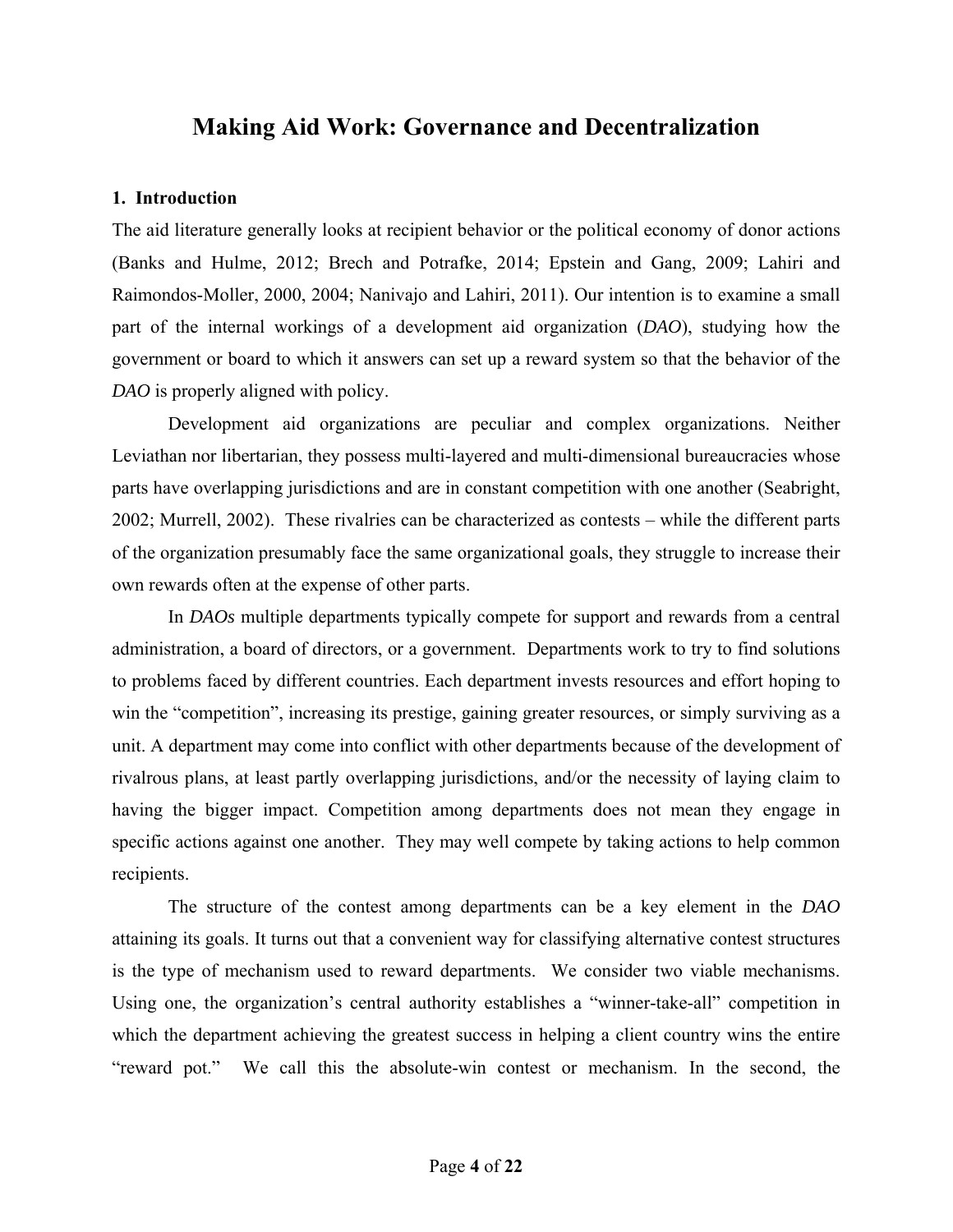organization examines the success of each department and proportionally rewards each department. We call this the relative-reward contest.

 When there are fractious departments seeking to lead their organization in common cause to help a recipient country, the question we ask is whether, when and for whom does an absolutewin mechanism produce more desirable organizational and client results. Each department is trying to help a client country and receive recognition and reward for doing so. Perhaps each department wants the authority and rewards for implementing its own plan, believing its proposal will best help the countries in need. This rather ethereal goal is termed rent, and our model is one of rent-seeking by the departments. Various conceptualizations of rent are possible in the context of our model. The source of all rent is the *DAO*. The key to our analysis is who captures the rent and the consequences of rent-seeking for aid recipients under the two mechanisms. We construct a highly stylized model to examine who benefits under each mechanism.

 We describe and compare the two mechanisms for rewarding departments' successes. With the absolute-win mechanism the group that puts forth the most effort receives all the rent. In this situation the simultaneous bidders are the departments, and their bids are the actions/investments they undertake. The group that takes the most action, or the group that is perceived to have taken the most action, wins, and acquires all the rent. On the other hand, in the relative-reward mechanism the departments compete against each other and obtain rent relative to the amount of effort invested in the contest. This can be seen as a lottery contest in which each department obtains rent proportional to the effort invested. In both cases, in equilibrium, the rent obtained is a function of the efforts invested by the departments.

 Our story is about how incentives can be established so that units of the *DAO* work to attain its goals rather than follow a course of individual or unit rent seeking. The contests we describe align the behavior of the agents (the departments) with the principal (the *DAO's* management or the government); i.e., align the behavior by setting up proper incentives (Mookherjee, 1984).We develop economic theory that considers how such a competition affects the resources invested by the departments and the performance of the *DAO* measured by its ability to maximize efforts towards helping its client country. We wish the see how such reward systems affect the implementation of the development aid organization's goals.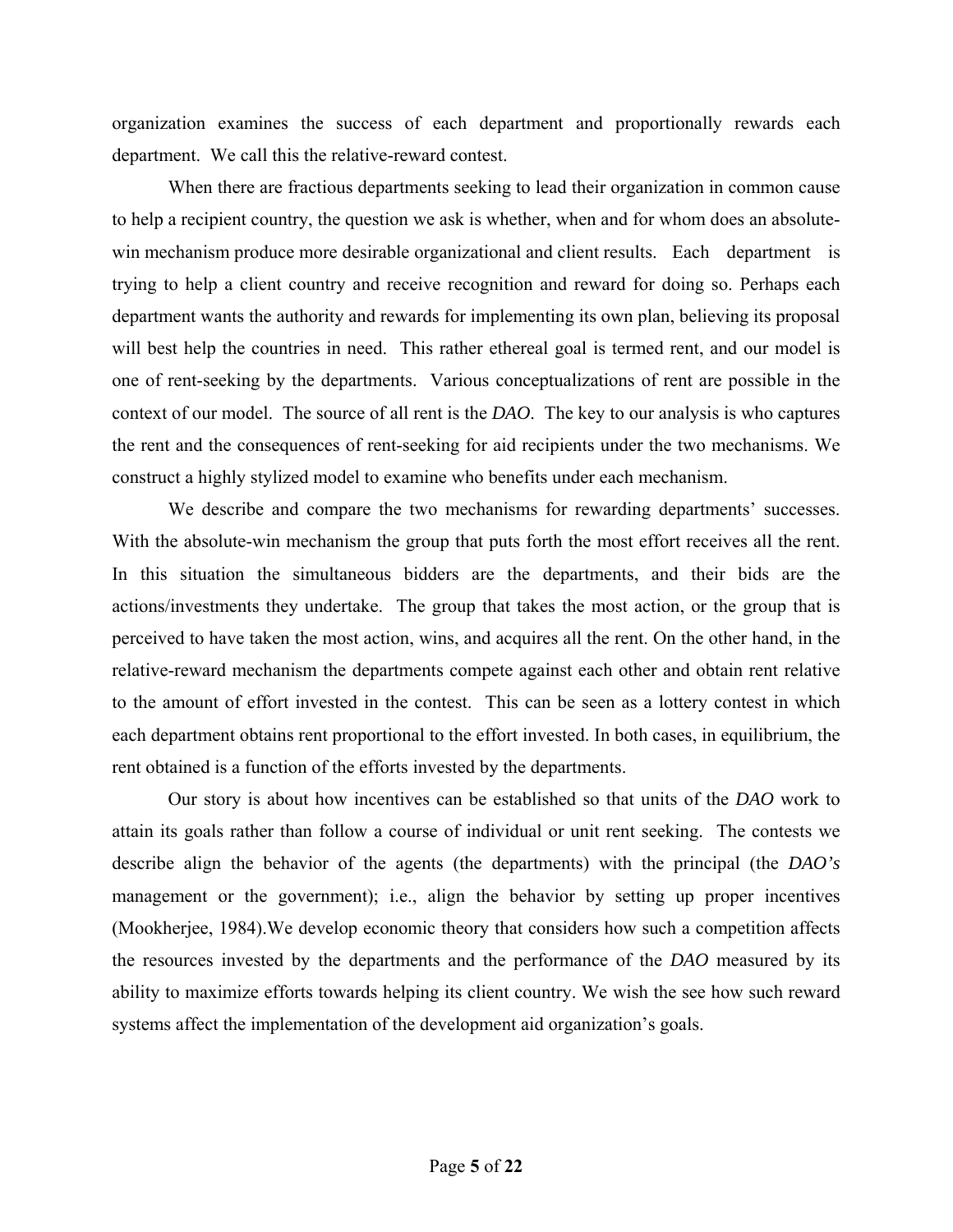The next section first describes the model. It implements the relative and absolute decision rules in the context of the model, and compares the implications for each of the concerned parties. A concluding section follows.

#### **2. The Model**

In an earlier paper we modeled potential aid recipients as competing for funds, where the structure of the competition was determined by the donor based on recipients meeting good governance criteria (Epstein and Gang, 2009). Potential recipients looked at aid as part of the competing objectives they face — some good, some not. The problem for the donor government (and for us in modeling) was to design an aid allocation mechanism that would increase the governance quality of potential recipients. We start from the supposition that the implementation of an aid allocation policy based on good governance does not remove self-interested bureaucrats or corruption from the picture.

As in the earlier paper, here we assume agents respond to a number of influences, including self-interest and the desire to perform well at their jobs, though these may pull them in different directions. Here, however, the agents we speak of are in the donor aid organization (*DAO*). In other words, we discuss self-interested agents on the donor's side, and assume these agents must be coaxed into carrying out their principal's (for example, their government's) wishes to design and implement the appropriate criteria (for example, the good governance criterion) for aid allocation.

Our approach is to consider an organization whose mandate is to find solutions to problems faced by low income countries. The problem the organization itself faces is how to organize itself internally to best achieve the best outcome. The *DAO* faces the difficulty of its own proper governance. Imagine *m* departments with partly overlapping jurisdictions in the *DAO*. Each department shares the organization's objective of finding solutions to problems faced by low income countries, and receives a reward (or rent) offered by the organization for doing so. To further simplify, assume two departments are trying to help the same country and are competing for the reward. The organization needs to establish a mechanism or contest for allocating the rewards that will elicit from the competing departments behavior consistent with the *DAO's* goals.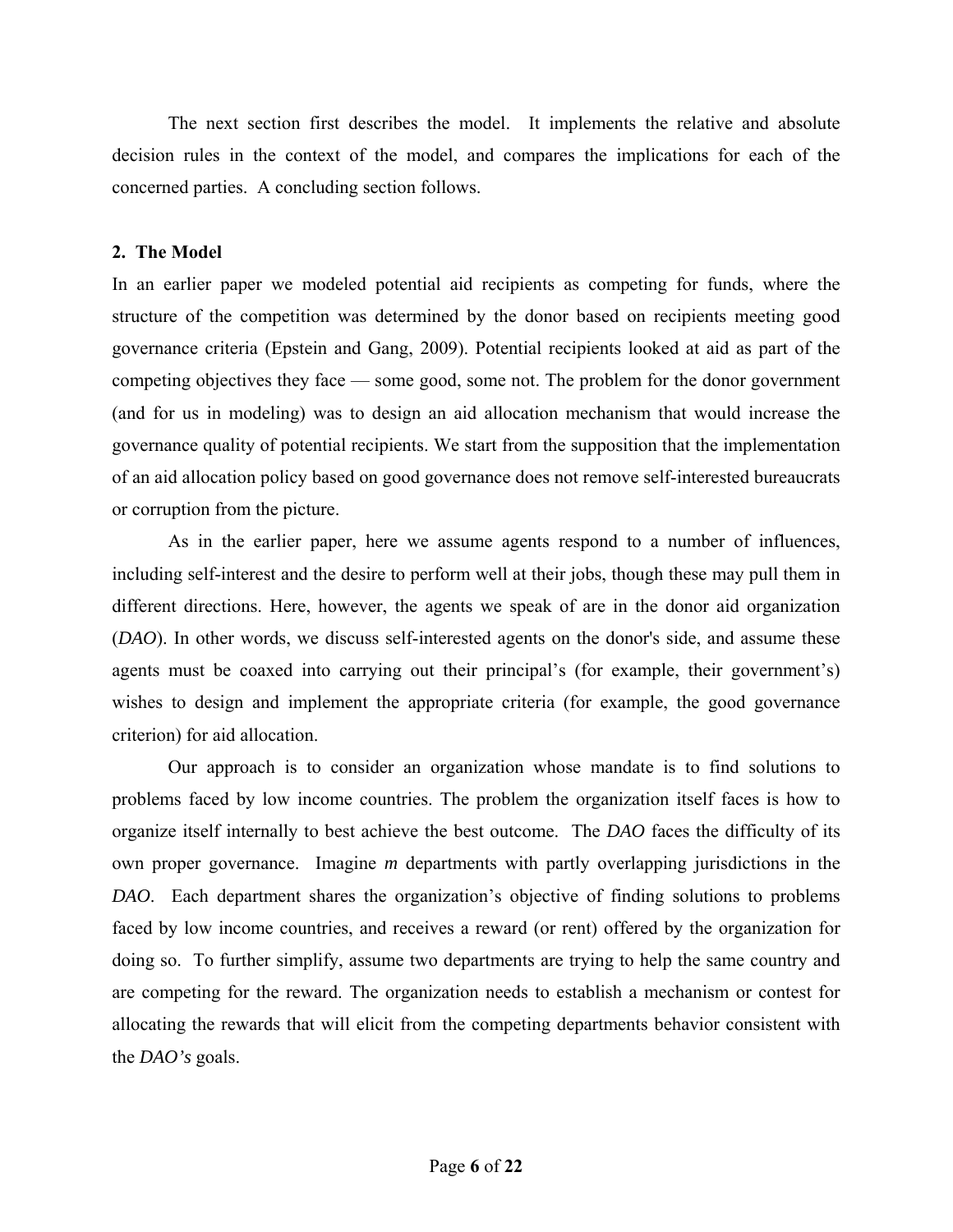Epstein and Gang (2009) look at the design and structure a donor government places on the contest that takes place among recipient governments. Instead, here we are modeling the design of reward systems that a *DAO* considers implementing for its own departments in order for it to achieve the outcomes it desires when giving aid. The formal modeling is almost the same; the interpretation is different and here we generalize some of the results.

The maximum reward,  $n_i$ , department  $i$  ( $i=1,2$ ) can receive for helping this country can be thought of as the department's stake in the contest. It is not clear which department has more to gain, namely if  $n_i$  is greater or smaller than  $n_j$  for all  $j \neq i$ . Think of the contest in probabilistic terms:  $Pr_i$  is the probability department *i* wins the contest and receives a payment or prize of  $n_i$ . The expected payment department *i* receives is  $Pr_i n_i$ . One can also look at  $Pr_i$  as the proportion of the prize this department receives in the competition – we can talk interchangeably about proportion of the prize obtained and the probability of winning the contest, keeping in mind the two are equivalent. However, one of the contests we examine naturally lends itself to a discussion in terms of the probability of winning the contest, while the intuition of the second contest is better when thinking about the proportion of the payment obtained.

Each department invests effort  $x_i$  in trying to help the country in need. Effort,  $x_i$ , can be seen as a monetary value, time, effort, etc., and we assume that the cost of each unit of effort is one unit. Let *w* denote the net payoff received by a department. The expected net payoff (surplus) for the risk neutral department is

$$
E(w_i) = \Pr_i n_i - x_i \quad \forall \ i = 1, 2, ..., m \,. \tag{1}
$$

 We assume the proportion of the payment obtained in the contest (or the probability of winning the contest) satisfies the following conditions:

- (i) The sum of the proportions of the payment obtained equals one,  $\sum \Pr_i = 1$  $\sum_{i=1}^m \text{Pr}_i =$ *i*  $i<sub>i</sub> = 1$ , i.e., both departments receive credit for their work, obtaining the appropriate proportion of the payment. An alternative interpretation is a probabilistic one in which the *DAO* awards only one department the prize for helping this country.
- (ii) As a department *i* increases its effort, it obtains a higher proportion of the payment,  $\frac{\mathrm{Pr}_{i}}{n} > 0$  $\partial$  $\partial$ *i*  $\frac{1}{x_i} > 0$ .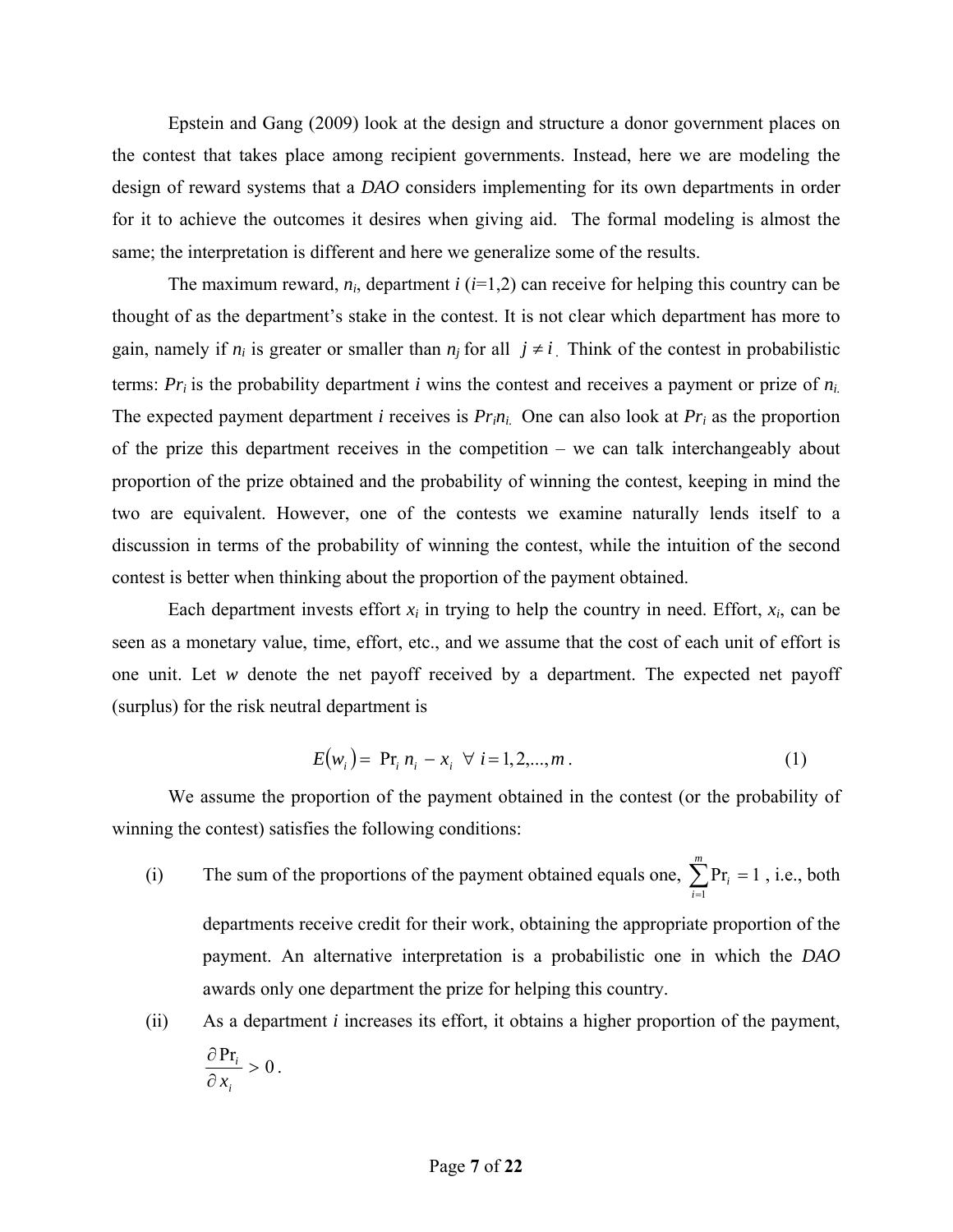- (iii) As department *j*, the opponent of department *i,* increases its effort, the proportion of the payment that department *i* obtains decreases,  $\frac{\partial Pr_i}{\partial r} < 0$  $\partial$  $\partial$ *j*  $\frac{1}{x_i}$  < 0.
- (iv) The marginal increase in the proportion of the payment obtained from the contest decreases with investment in effort,  $\frac{\partial^2 P_{f_i}}{\partial r_i^2} < 0$ 2  $\lt$  $\partial$  $\partial$ *i i x* (this inequality ensures that the second order conditions for maximization are satisfied).
- (v) Simplifying, we do not discuss the possibility of free riding by departments. One could think of a situation under which the actions of one department positively affect the proportion obtained by the other department, as it is not always known which of the departments was really responsible for the outcome. We overcome this by

assuming 
$$
\frac{\partial Pr_i}{\partial x_i} > 0
$$
 and  $\sum_{i=1}^{m} Pr_i = 1$ .

The function  $Pr_i(.)$  is usually referred to as a contest success function (CSF). The functional forms of the CSF's commonly assumed in the literature satisfy these assumptions (see Nitzan, 1994). Own effort, the other department's effort, the stakes and the contest success function determine the probability of winning the contest.

The departments engage in a contest and we assume a Nash equilibrium outcome. Each department determines the level of its activities  $x_i$  so that its expected payoff,  $E(w_i)$   $\forall i = 1, 2, ..., m$ , is maximized. The first order condition for maximization is given by

$$
\frac{\partial E(w_i)}{\partial x_i} = \frac{\partial \Pr_i}{\partial x_i} n_i - 1 = 0_i \quad . \tag{2}
$$

Equation (2) is satisfied if and only if

$$
\frac{\partial \Pr_i}{\partial x_i} = \frac{1}{n_i} \quad . \tag{3}
$$

Thus, given that the proportion has decreasing marginal utility with respect to the level of effort invested, *the department with the higher stake from the contest will invest more effort in the contest.* For example, if department 1 has the higher stake in the contest compared to department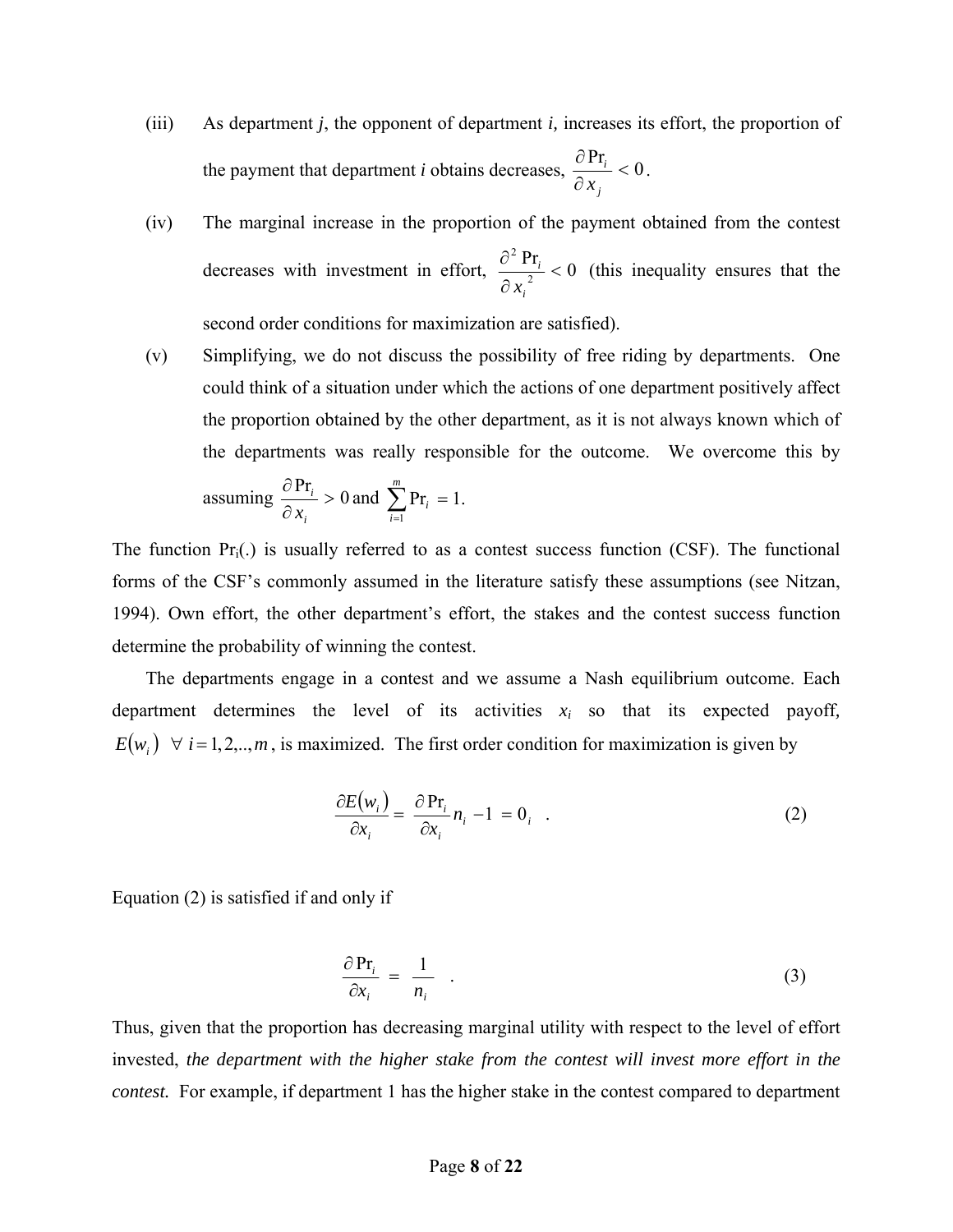2,  $n_1 > n_2$ , then department 1 will determine its effort,  $x_1$ , such that the marginal proportions are  $\frac{\partial Pr_1}{\partial r_1}$  <  $\frac{\partial Pr_2}{\partial r_2}$ , 2 2 1 1  $x_1$   $\partial x$  $\begin{array}{ccc} & \stackrel{\frown}{\circ} & \\ & & \stackrel{\frown}{\circ} \end{array}$  $\partial$  $\frac{\partial Pr_1}{\partial r_1}$  <  $\frac{\partial Pr_2}{\partial r_2}$ , in order to increase its proportion of the payment. The department that has a

higher stake in winning the contest will make the greatest effort.

Simplifying and without loss of generality assume

$$
n_1 \ge n_2 > n_3 \ge \dots \ge n_m \,. \tag{4}
$$

This simply states that there are two departments that have higher stakes than all the rest of the departments. We focus on these two highest stakes departments.

 The *DAO* in our modeling uses two mechanisms to decide the allocation of the reward among departments for successfully helping the country: (1) a mechanism which rewards only the department making the biggest effort and (2) one that rewards each department according to its relative success. In the former there is one winning department for each country being helped by the *DAO* even though both departments helped this country. Here the winner of the contest obtains the entire payment. On the other hand, in the latter contest the two departments divide the payments relative to their achievements. These mechanisms do not simultaneously coexist. However, comparing their outcomes provides useful insights, and we compare them after fully detailing each scenario.

#### **Being First is All that Counts**

In this contest the department making the biggest effort wins. This type of contest is defined using the all pay auction; here thinking in terms of the probability of winning the contest enhances our intuition. With this mechanism the probability of winning is a function of the effort invested by departments or those perceived by the organization. (Note that in equilibrium effort is a function of the rents the departments can obtain). The probability of winning in this scenario is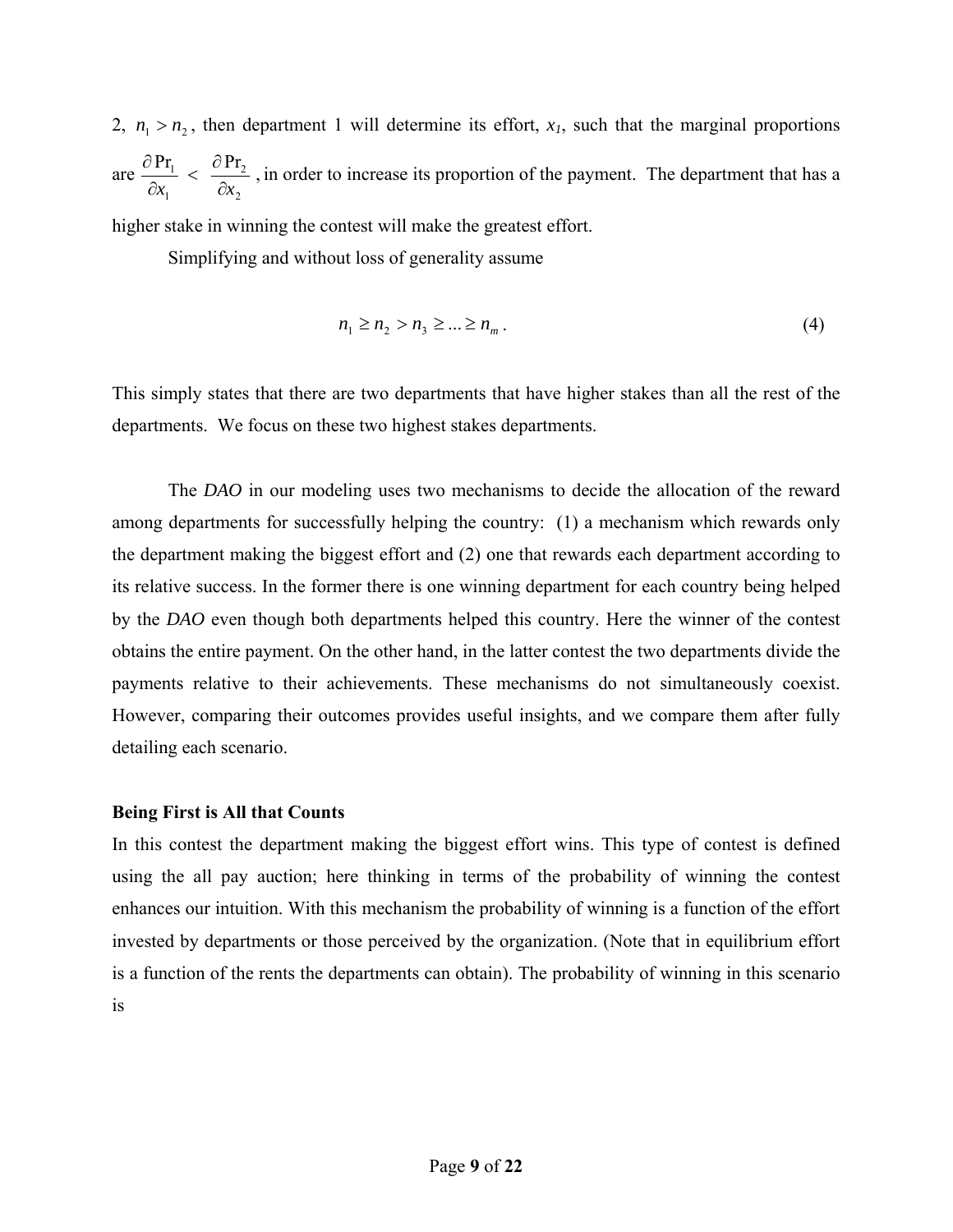$$
\Pr_{i} = \begin{cases}\n1 & \text{if } x_{i} > x_{j} \forall i \neq j \\
\frac{1}{k} & \text{if } i \text{ ties for the high bid with } k - 1 \text{ others} \\
0 & \text{if } x_{j} > x_{i} \forall i \neq j\n\end{cases}
$$
\n(5)

It can be verified that there exists a unique symmetric Nash equilibrium as well as a continuum of asymmetric Nash equilibria. In any equilibrium, departments 3 through *m* invest zero effort in activities with probability one (see Baye, Kovenock, and de Vries, 1996), so that *only the two departments that have the highest rents will participate.* We conduct our analysis for two departments, departments 1 and 2, and assume without loss of generality, department 1 has greater gain from winning the contest,  $n_1 > n_2$ . It is clear, therefore, that department 1 is able to bid more than department 2. However, it is not clear how much each will bid in equilibrium. It is a standard result that there are no pure strategy equilibria in all-pay auctions (Hillman and Riley (1989), Ellingsen (1991) and Baye, Kovenock and de Vries (1993, 1996)). Suppose department 2 bids  $0 < x_2 \le n_2$ . Then the first department's optimal response is  $x_1 = x_2 + \varepsilon <$ *n<sub>1</sub>* (i.e., marginally higher than *x*<sub>2</sub>). But then  $x_2 > 0$  cannot be an optimal response to  $x_1 = x_2 + \varepsilon$ . Also, it is obvious that  $x_1 = x_2 = 0$  cannot be an equilibrium. Hence, there is no equilibrium in pure strategies. There is a unique equilibrium in mixed strategies given by the following cumulative distribution functions (see Hillman and Riley (1989), Ellingsen (1991) and Baye,

Kovenock, and de Vries, 1996)): 
$$
G_1(x_1) = \frac{x_1}{n_2}
$$
 for  $x_1 \in [0, n_2)$  and

 $(x_2) = 1 - \frac{n_2}{2} + \frac{n_2}{2}$  for  $x_2 \in [0, n_2)$ 1 2 1  $\binom{n_2}{2} = 1 - \frac{n_2}{n_1} + \frac{n_2}{n_1}$  for  $x_2 \in [0, n]$ *x n*  $G_2(x_2) = 1 - \frac{n_2}{n_2} + \frac{x_2}{n_2}$  *for*  $x_2 \in [0, n_2)$ . The equilibrium c.d.f's show that department 1 bids uniformly on [0,  $n_2$ ], while department 2 puts a probability mass equal to  $(1 - n_2/n_1)$  on  $x_2 = 0$ . The expected efforts are  $E(x_1) = |x_1 dG_1(x_1) = \frac{n_2}{2}$  and  $E(x_2) = |x_2 dG_2(x_2)|$ 1 2 2 0 2 and  $E(x_2) = \int x_2 dG_2(x_2)$  $\frac{1}{2}$   $\int_{0}^{4}$   $\frac{\mu_1 \mu_2 \mu_1}{2}$   $\int_{0}^{4}$   $\frac{\mu_1 \mu_2 \mu_3}{2}$   $\int_{0}^{4}$   $\frac{\mu_2 \mu_3 \mu_4}{2}$ 2 and  $\frac{n_1}{2}$ *n*  $E(x_1) = \int_0^{n_2} x_1 dG_1(x_1) dx = \frac{n_2}{2}$  *and*  $E(x_2) = \int_0^{n_1} x_2 dG_2(x_2) dx = \frac{n_2}{2}$  $= \int x_1 dG_1(x_1) = \frac{n_2}{2}$  and  $E(x_2) = \int x_2 dG_2(x_2) = \frac{n_2}{2n}$ . Note that in

the all-pay auction we can think of the designation "leader" as probabilistic - i.e., the stronger department is more likely to win the contest.

We can obtain equilibrium expected efforts, equilibrium probabilities and expected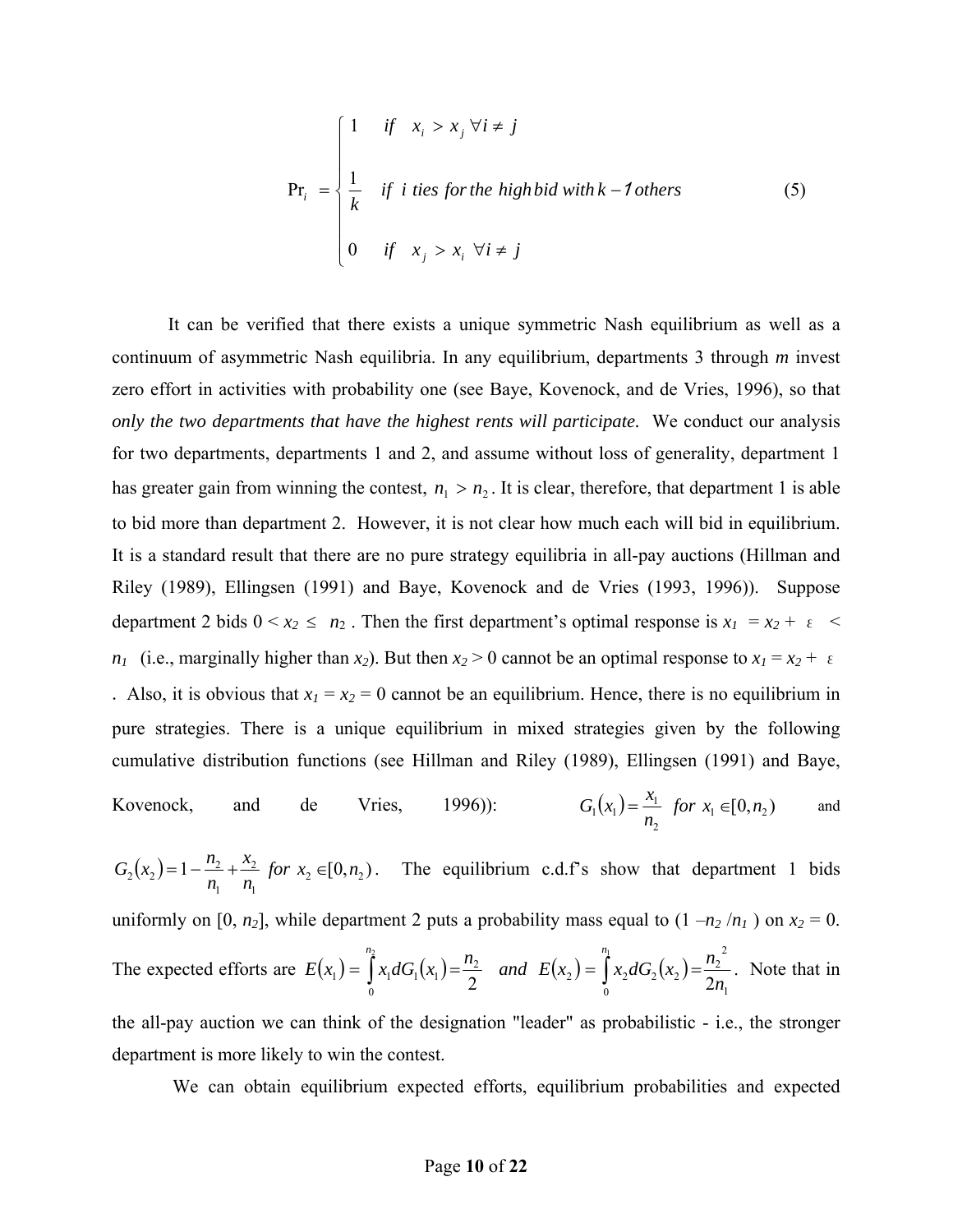payoffs. In the case of only two departments the probability of winning is

$$
\Pr_{i} = \begin{cases} 1 & \text{if } x_{i} > x_{j} \\ 0.5 & \text{if } x_{i} = x_{j} \\ 0 & \text{if } x_{j} > x_{i} \end{cases} \tag{6}
$$

The expected activity level for each department is

$$
E(x_1^*) = \frac{n_2}{2} \quad and \quad E(x_2^*) = \frac{n_2^2}{2n_1} \quad . \tag{7}
$$

The equilibrium probability of winning the contest for each department equals

$$
Pr_1^* = \frac{2n_1 - n_2}{2n_1} \quad and \quad Pr_2^* = \frac{n_2}{2n_1} \ . \tag{8}
$$

Each department, respectively, has the expected equilibrium payoff

$$
E(w_1^*) = n_1 - n_2 \quad and \quad E(w_2^*) = 0 \quad . \tag{9}
$$

In equilibrium, the total activity in fulfilling the *DAO* goals is

$$
E(X^*) = E\left(x_i^* + x_j^*\right) = \frac{n_2^2 + n_2 n_1}{2n_1} = \frac{n_2\left(n_2 + n_1\right)}{2n_1} \tag{10}
$$

Notice that if both departments can obtain the same benefit,  $n_1=n_2=n$ , the expenditure of each department is  $E(x_1^*) = \frac{n}{2}$  and  $E(x_2^*) = \frac{n}{2}$ 2 \* 1 *n and*  $E(x)$ *n*  $E(x_i^*) =$  and  $E(x_i^*) =$ ; the probability of winning for each equals one-half,  $Pr_1^* = Pr_2^* = \frac{1}{2}$  $\sum_{i=1}^{8}$  =  $\sum_{i=1}^{8}$ ; the expected payoff for each department is zero,  $E(w_1^*) = E(w_2^*) = 0$ ; and the total effort invested equals  $X^* = n$ .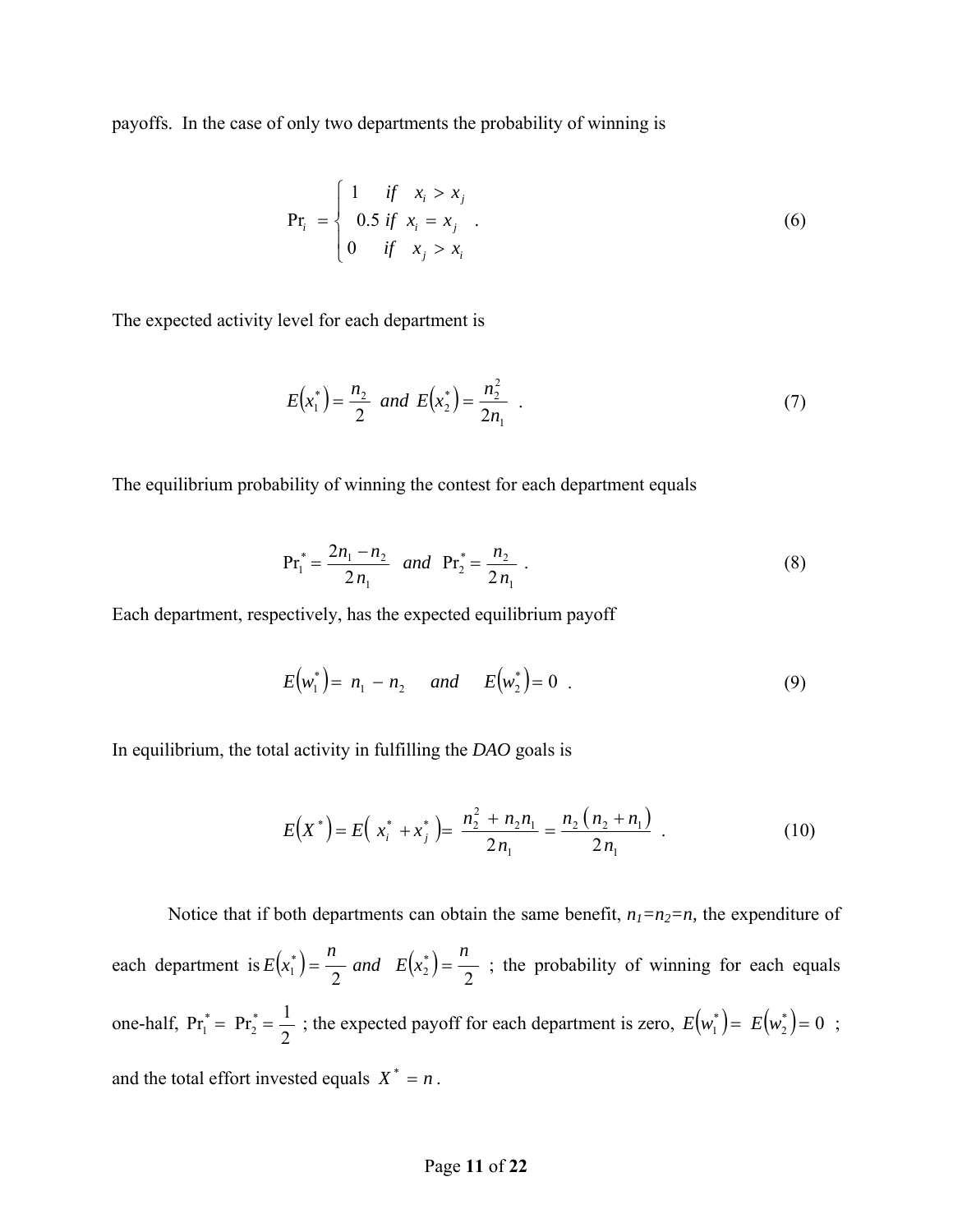#### **Sharing the Spoils**

The competition among departments may not require a single winner. Without a winner taking the entire prize each department fights to obtain its maximum possible portion. The contest is

characterized using the lottery function  $Pr_i = \frac{x_i}{r}$  for  $r \leq 2$  $\ddot{}$  $=$   $\frac{\lambda_i}{\sqrt{r}}$  *for r*  $x_i^r$  +  $x_i^r$  $x_i^r$  $j$   $\tau \lambda_i$  $\sum_i$  =  $\frac{x_i}{r}$  *for*  $r \le 2$ , where the return to effort is

captured by the parameter *r* (Lockard and Tullock, 2001). If *r* is allowed to approach infinity this mechanism becomes the absolute-win mechanism where the department that invests in the highest level of activities wins the contest (see Baye, Kovenock and de Vries, 1993, 1996). The idea behind this is that the department with the higher benefit has a weight of infinity and thus will win with probability one and the department with the lower stake will lose with probability one.

For now we assume that *r* is known and fixed and  $r \le 2$ . The expected net payoff (surplus) for the risk neutral department is thus given by

$$
E(w_i) = \frac{x_i^r}{x_i^r + x_j^r} \ n_i - x_i \quad \forall \ i = 1, 2. \tag{11}
$$

The first order condition, as stated in equation (2), which ensures that the department maximizes its expected payoff, is

$$
\frac{\partial E(w_i)}{\partial x_i} = \frac{rx_i^{r-1}x_j^{r}}{\left(x_i^{r}+x_j^{r}\right)^2} \quad n_i - 1 = 0 \quad \forall \ i, j = 1, 2 \ i \neq j. \tag{12}
$$

The Nash equilibrium outcome of the contest is  $x_i^*$   $\forall i, j = 1, 2$   $i \neq j$ . Solving (12) for both departments using a Nash equilibrium, we obtain that the level of activities in which each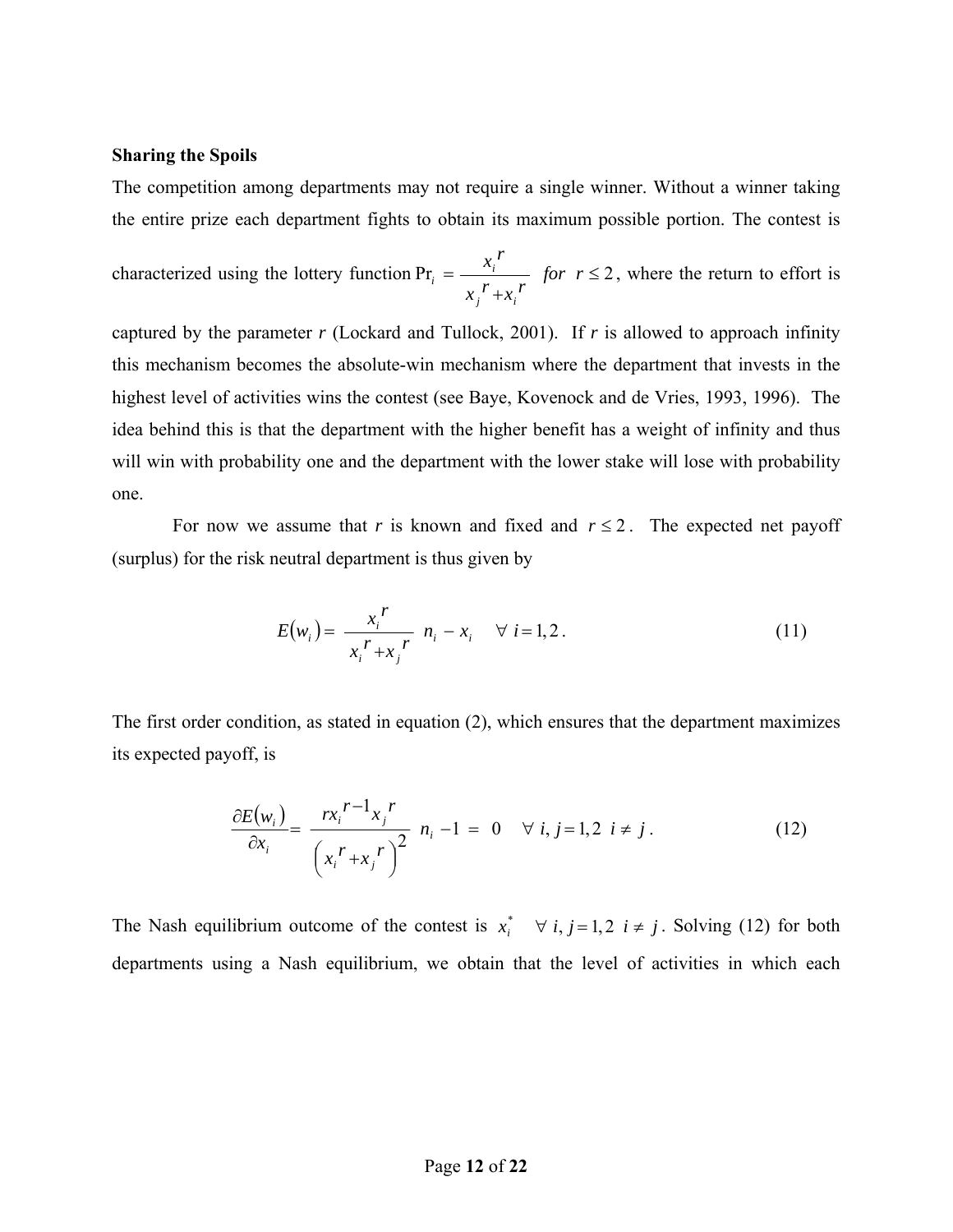department participates equals<sup>1</sup>

1

$$
x_i^* = \frac{r \; n_i^{r+1} n_j^r}{\left(n_i^r + n_j^r\right)^2} \quad \forall \; i, j = 1, 2 \; i \neq j \,. \tag{13}
$$

Here our intuition is enhanced by thinking in terms of the proportion of the rents obtained from the contest. Therefore, the Nash equilibrium proportion of the rents obtained in the contest equals

$$
Pr_{i}^{*} = \frac{n_{i}^{r}}{n_{i}^{r} + n_{j}^{r}} \quad \forall \ i, j = 1, 2 \ i \neq j.
$$
 (14)

The expected equilibrium payoff for each department equals

$$
E(w_i^*) = \frac{n_i^r}{n_i^r + n_j^r} n_i - \frac{r n_i^{r+1} n_j^r}{\left(n_i^r + n_j^r\right)^2} = \frac{n_i^{2r+1} - (r-1) n_i^{r+1} n_j^r}{\left(n_i^r + n_j^r\right)^2} \quad \forall i, j = 1, 2, i \neq j, r < 2. \tag{15}
$$

<sup>1</sup> We obtain from the first order conditions (equation (12)) that

$$
\forall i, j = 1, 2 \ i \neq j, \ \frac{rx_i^{r-1}x_j^{r}}{\left(x_i^r + x_j^r\right)^2} \ n_i = 1, \text{ therefore it holds that } \frac{rx_i^{r-1}x_j^{r}}{\left(x_i^r + x_j^r\right)^2} \ n_i = 1 \text{ and}
$$

$$
\frac{rx_2^{r-1}x_1^r}{\left(x_1^r + x_2^r\right)^2}
$$
  $n_2 = 1$ . Using these two equations we obtain that  $\frac{x_2}{x_1} \frac{n_1}{n_2} = 1$  and thus  $x_2 = x_1 \frac{n_2}{n_1}$ .

Substituting *x2* ( 1  $x_2 = x_1 \frac{n_2}{n_1}$  $x_2 = x_1 \frac{n_2}{n_1}$ ) into  $\frac{rx_1^{r-1}x_2^{r}}{(rx_1)^2}$   $n_1 = 1$ 1 1  $1 \tau_{1}$  $\frac{1}{2}$   $\frac{x_2}{2}$   $n_1 =$  $\left(x_1^r+x_2^r\right)$  $\int x_1^r +$  $\overline{a}$ *n*  $\left(\frac{rx_1^{r-1}x_2^{r}}{x_1^{r}+x_2^{r}}\right)^2$  *n*<sub>1</sub> = 1 we obtain that  $x_1^* = \frac{r n_1^{r+1}n_2^{r}}{(n_1^{r}+n_2^{r})^2}$ 2 \*  $\frac{r n_1^{r+1}}{r n_1^{r+1}}$  $1 - \sqrt{r}$  $r+1$ <sub>ra</sub> $r$  $n_1^r + n$  $x_1^* = \frac{r n_1^{r+1} n_1}{(n_1^r + n_2^r)}$  $^{+}$ . In a similar

way we calculate the optimal level of *x2*.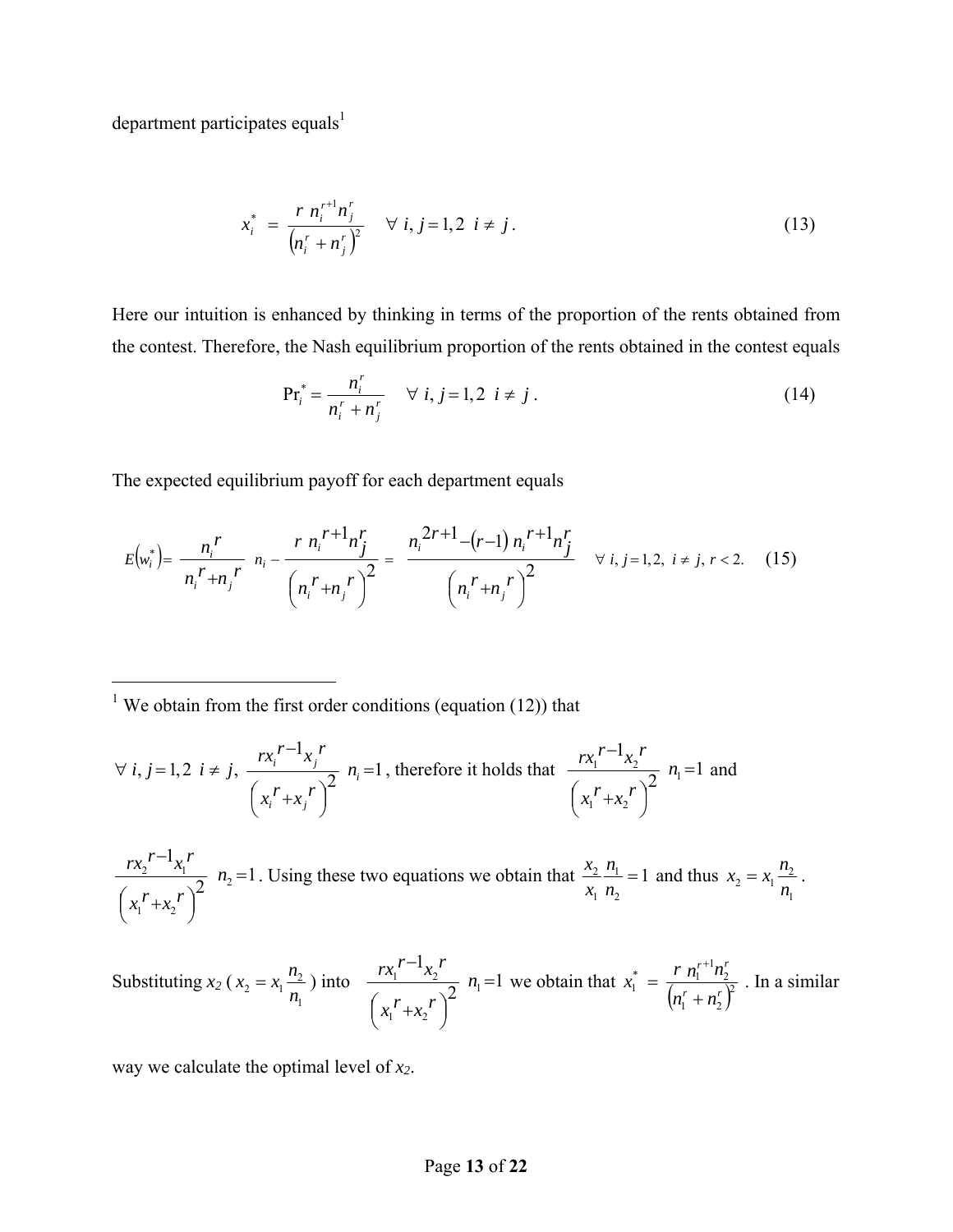We now calculate the total amount of effort invested in the contest by the two departments. In the literature this measure is called rent dissipation and usually has a negative connotation, i.e. the contest designer tries to decrease the rent dissipation. Here rent dissipation can be seen in a positive light as it helps the country needing help. We denote this total effort in equilibrium by  $X^*$  :

$$
X^* = x_i^* + x_j^* = \frac{r n_i^r n_j^r (n_i + n_j)}{(n_i^r + n_j^r)^2} \quad \forall \ i, j = 1, 2 \ i \neq j \ . \tag{16}
$$

In the case where the departments are symmetric, i.e.,  $n_1=n_2=n$ , we would obtain the following: the level of activities of each department equals  $x_i^* = n \frac{r}{4}$   $\forall i, j = 1, 2 \ i \neq j$  $i = n \frac{I}{I}$   $\forall i, j = 1, 2$   $i \neq j$  (remember that r is less than or equal to 2 and therefore the total expenditure will be at the maximum when 2  $\frac{i}{i} = \frac{n_i}{2}$  $x_i^* = \frac{n_i}{n_i}$ ; the Nash equilibrium proportion of the rents obtained from the contest will be equal to one-half,  $Pr_i^* = \frac{1}{2}$ ; the expected equilibrium payoff to each department equals  $\frac{(2-r)}{4}$ 2*r n* (once again, remember that  $r$  is less than or equal to 2),<sup>2</sup> and finally the total effort in equilibrium equals  $X^* = \frac{r n}{2}$ .

Let us consider how a change in r affects the expected equilibrium payoff  
\n
$$
E(w_i^*) = \frac{n_i^r}{n_i^r + n_j^r} n_i - \frac{r n_i^{r+1} n_j^r}{(n_i^r + n_j^r)^2} = \frac{n_i^{2r+1} - (r-1) n_i^{r+1} n_j^r}{(n_i^r + n_j^r)^2} \quad \forall i, j = 1, 2, i \neq j, r < 2 \text{ and how it}
$$

affects total effort in equilibrium,  $X^* = x_i^* + x_i^* = \frac{r n_i^r n_j^r (n_i + n_j)}{2}$  $\frac{(n_i^r + n_j^r)^2}{(n_i^r + n_i^r)^2}$   $\forall i, j = 1, 2 \ i \neq j$  $r n_i^r n_i^r (n_i + n_i)$  $X^* = x_i^* + x_j^* = \frac{f(x_i - x_j) x_i}{\sqrt{x_i^* + x_j^*}}$ *j r i*  $i$ <sup> $\top$  $\mu$ </sup>*j r*  $\int_i^r n_j^r$  $i_i^* + x_j^* = \frac{i n_i n_j (n_i + n_j)}{(n_i + n_j)^2}$   $\forall i, j = 1, 2$   $i \neq j$  $\ddot{}$  $x^* = x_i^* + x_j^* = \frac{r n_i^r n_j^r (n_i + n_j)}{(r_i - r_i)^2}$   $\forall i, j = 1, 2$   $i \neq j$ . To

simplify our calculations denote by *a* the relative rent of the second group in relationship to that

 $\overline{a}$ 

<sup>&</sup>lt;sup>2</sup> For  $r > 2$  the equilibrium differs from this one as it is based on mixed and not pure strategies.

This is the case in the all pay auction that we previously described.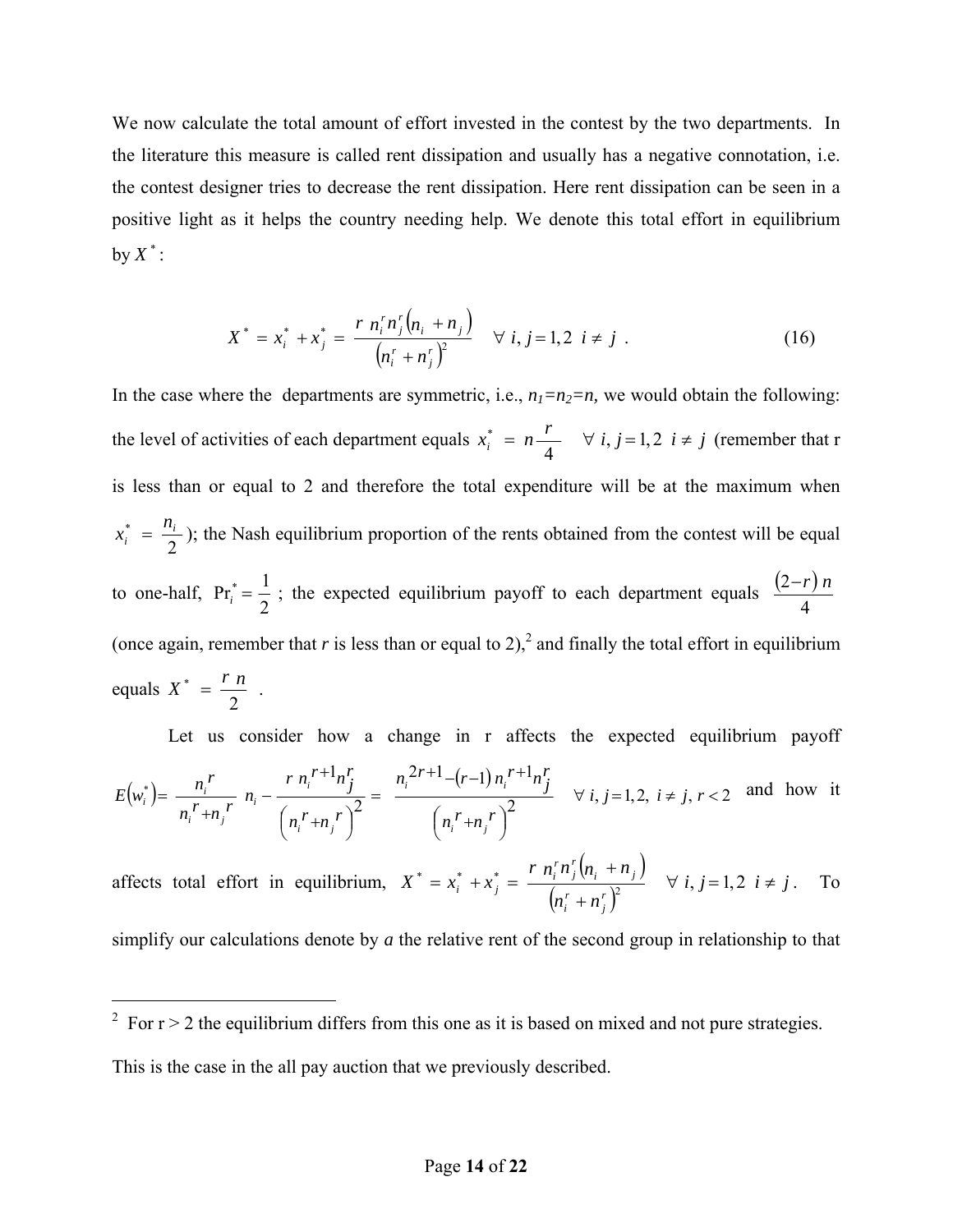of the first group's rent: 1 2 *n*  $a = \frac{n_2}{n_1}$ . Given *a* we recalculate the expected payoff and total effort in

equilibrium as 
$$
E(w_i^*) = \frac{n_i(1-(r-1) a^r)}{(1+a^r)^2}
$$
 and  $X^* = \frac{r n a^r (1+a)}{(1+a^r)^2} \quad \forall a = \frac{a_j}{a_i}, i = 1, 2, r < 2$ ,  
\nwhere,  $\frac{\partial E(w_i^*)}{\partial r} = \frac{n_i \left(1+a^{2r} \left(1+\left(r-r^2\right)Ln(a)\right)+r a^r \left(2+\left(r^2-3\right)Ln(a)\right)\right)}{\left(1+a^r\right)^2}$ 

 $(1+a)(1 + rLn(a) + a^{r}(1 - rLn(a)))$  $\frac{(1+a^r)^3 \cdots (1+a^r)(a^r)}{(1+a^r)^3}.$  $(1 + a)(1 + rLn(a) + a^{r}(1))$ 3 \* *r*  $r(1 - \alpha)(1 - rI_n(\alpha) + \alpha^r)$ *a*  $na^r(1+a)(1+ rLn(a)+a^r(1-rLn(a))$ *r and*  $\frac{\partial X}{\partial x}$  $\frac{\partial X^*}{\partial r} = \frac{na^r(1+a)(1+rln(a)+a^r(1-rln(a)))}{(1+a^r)^3}$ . As we can see from the above, the

effect of a change in the parameter *r* is ambiguous on the expected payoff and expenditure of the groups. For example, without loss of generality assume  $a \le 1$ . Since  $Ln(a) \le 0$  then for  $1 < r < \sqrt{3}$ ,  $\frac{\partial E(w_i^*)}{\partial y_i} > 0$  $>$  $\partial$  $\partial$ *r*  $\frac{E(w_i^*)}{2} > 0$  and for a = 1,  $\frac{\partial E(w_i^*)}{\partial x} > 0$  $>$  $\partial$  $\partial$ *r*  $\frac{E(w_i^*)}{2} > 0$  and  $\frac{\partial X^*}{\partial y} > 0$  $>$  $\partial$  $\partial$ *r*  $\frac{X^*}{\sigma} > 0$ . For r <1 it holds that  $\frac{dA}{dt} > 0$ \*  $>$  $\partial$  $\partial$ *r*  $\frac{X^*}{2} > 0$ .

#### **Comparing the investment of effort by the departments under Both Mechanisms**

The departments do not have a choice between the two mechanisms we model above. They face what they face, though we can image an organization board considering the alternative schemes. We now compare these two types of contests both from the perspective of the departments and the *DAO* (which wishes to maximize the effort invested in countries needing help).  $X^*$  is the aggregate activity of the departments in equilibrium (for the case of stakes that do not depend on the efforts invested by the contestants, see Epstein and Nitzan, 2006a, 2006b, 2007).

Under the relative-reward contest,  $Pr_i = \frac{r_i}{r}$  for  $r \leq 2$  $\ddot{}$  $=$   $\frac{\lambda_i}{\sqrt{r}}$  *for r*  $x_i^r$  +  $x_i^r$  $x_i^r$  $i^{\top \mathcal{A}}$ *i*  $\tau_i = \frac{x_i}{r_i}$  for  $r \leq 2$ , from (16) we obtain that

the total amount of activities carried out is equal to  $(n_{i} + n_{j})$  $\frac{(n_i^r + n_i^r)^2}{(n_i^r + n_i^r)^2}$   $\forall i, j = 1, 2 \ i \neq j$  $r n_i^r n_i^r (n_i + n_i)$  $X_L^* = x_i^* + x_j^* = \frac{X_i^* + Y_i^* + Y_i^*}{\sqrt{x_i^* + x_j^*}}$ *j r i*  $i \perp \mu_j$ *r*  $\int$ <sup>r</sup>  $\int$ <sup>r</sup>
<sub>*j*</sub>  $\mu_L^* = x_i^* + x_j^* = \frac{i \mu_i \mu_j (\mu_i + \mu_j)}{(x_i - x_i)^2}$   $\forall i, j = 1, 2, i \neq j$  $\ddot{}$  $x^* = x_i^* + x_j^* = \frac{r n_i^r n_j^r (n_i + n_j)}{(r_i - r_i)^2}$   $\forall i, j = 1, 2 \ i \neq j$ . Under the absolute-win contest, from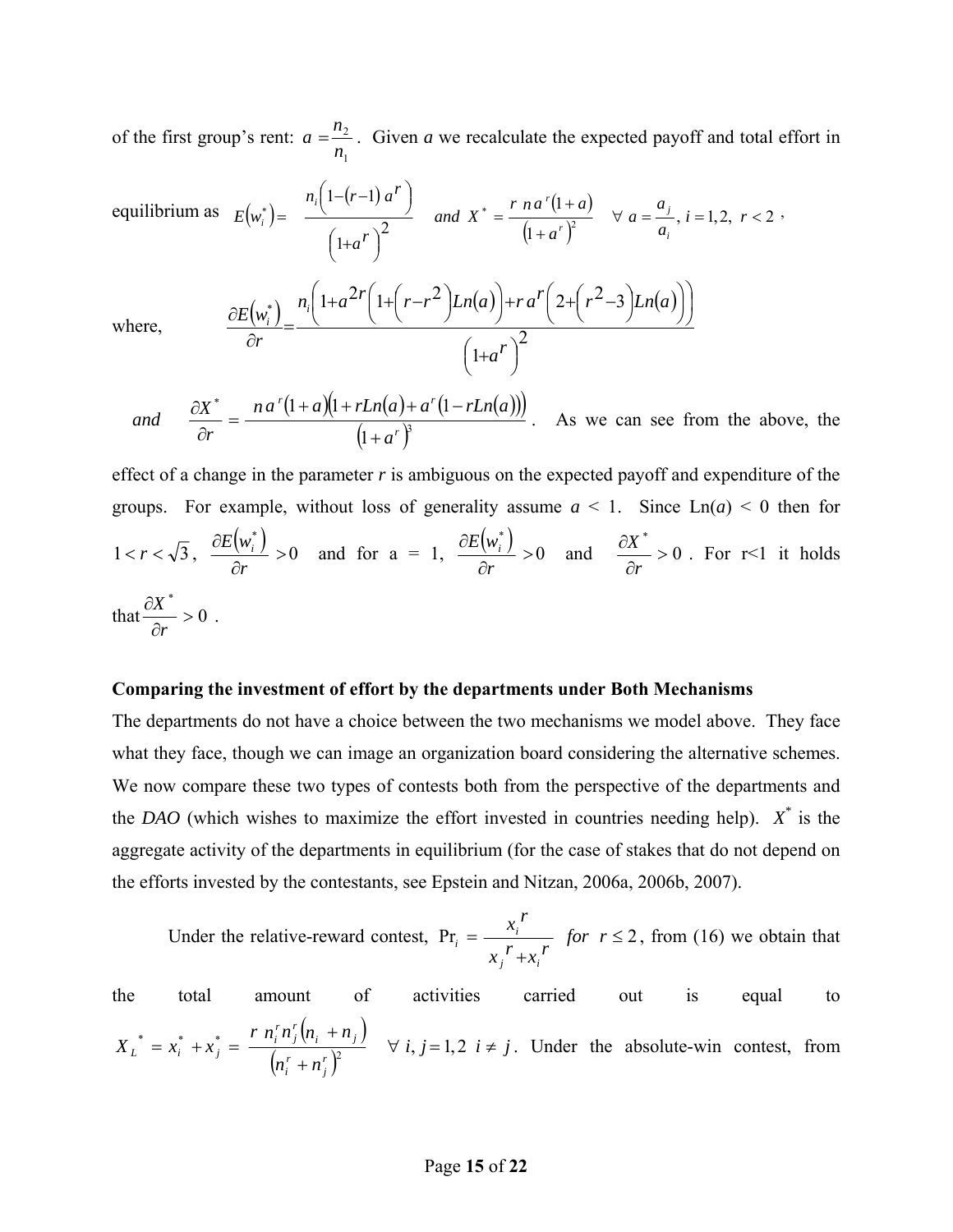equation (10) we obtain that the total investment into activities is equal to  $E(X_n^*) = \frac{n_2 (n_2 + n_1)}{2}$ 1 \*  $\binom{n_2}{1}$   $\binom{n_2 + n_1}{2}$  $E(X_p^*) = \frac{n_2 (n_2 + n_1)}{2n_1}.$ 

 The total amount of expenditure invested in the contest is higher under the relativereward than under the absolute-win regime if

$$
X_L^* = \frac{r n_i^r n_j^r (n_i + n_j)}{(n_i^r + n_j^r)^2} > \frac{n_2 (n_2 + n_1)}{2n_1} = E(X_p^*)
$$
 (17)

Remember that *a* is defined as the ratio of maximum reward as follows:

$$
a = \frac{n_2}{n_1} < 1 \tag{18}
$$

The value of *a* represents the relative maximum benefits of the departments. Remember that  $2 - 1$ 1 *n*  $n_2$  <1 namely that the maximum benefits department 1 can obtain is higher than that of department 2. As *a* increases the maximum benefits the departments can obtain become closer to each other and the departments become more symmetric, thus,  $an_1 = n_2$ .

Rewriting (17) together with (18) we obtain that equation (17) holds if and only if

$$
X_L^* = \frac{r n_1^r a^r n_1^r (n_1 + a n_1)}{(n_1^r + a^r n_1^r)^2} > \frac{a n_1 (a n_1 + n_1)}{2 n_1} = E(X_p^*)
$$
 (19)

Equation (18) holds if and only if

$$
\frac{r\ a^r}{\left(1+a^r\right)^2} < \frac{a}{2} \tag{20}
$$

As we can see the condition under which the total amount of expenditure invested in the contest is higher under the relative-reward than under the absolute-win regime is not a function of the absolute values maximum reward; it is a function of the relative rewards, *a*. (20) holds true if and only if

$$
2r < \frac{\left(1+a^r\right)^2}{a^{r-1}} \tag{21}
$$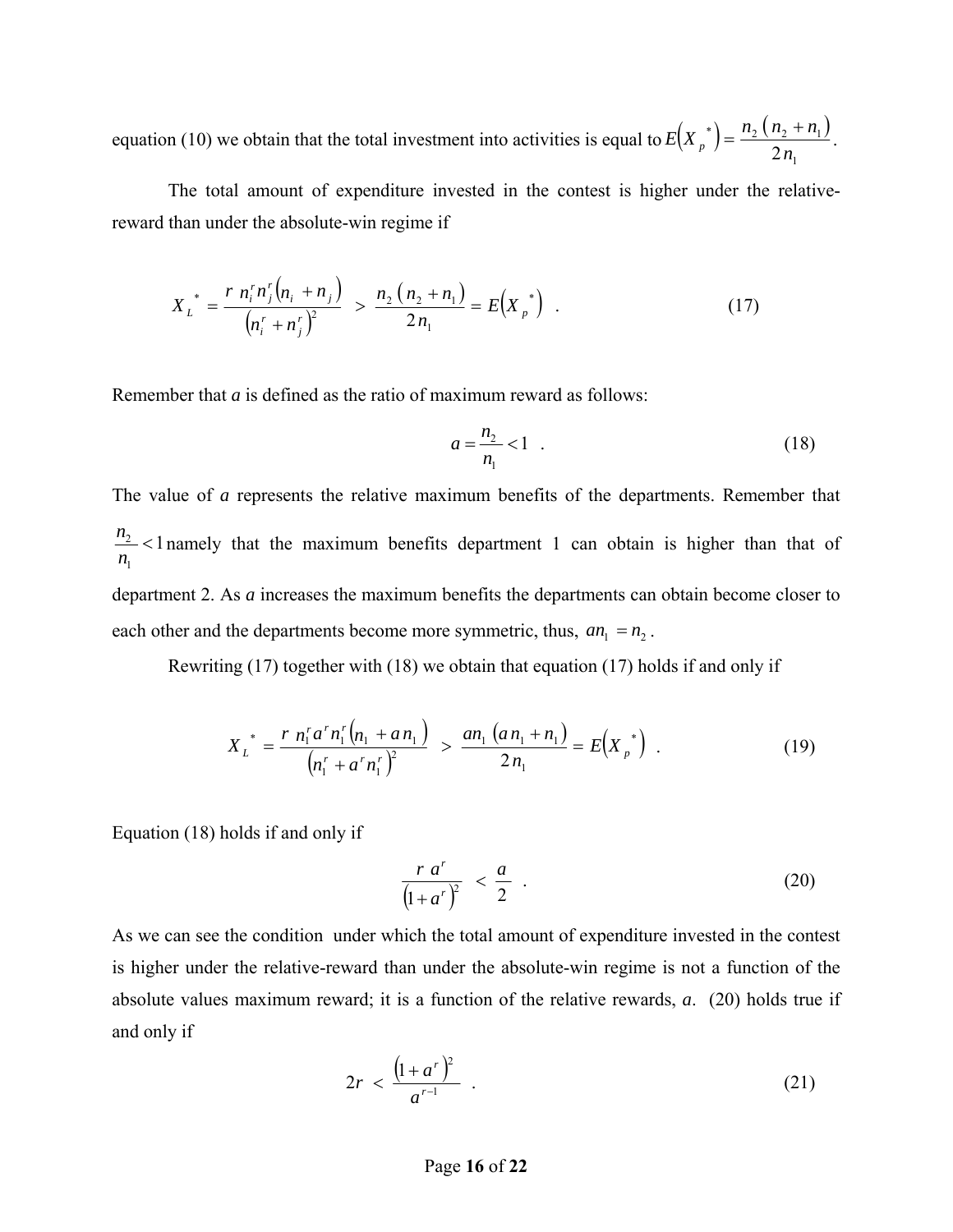Let us consider how the RHS of (21) changes with a change in *a*,

$$
Sing\left(\frac{\partial\left(\frac{(1+a^r)^2}{a^{r-1}}\right)}{\partial a}\right) = Sing\left((3-r)a^{2r-2}-(r-1)a^{r-2}\right).
$$
\n(22)

For  $r \le 2$  it is clear that the sign of (22) increases with *a* thus for any  $r \le 2$  (remember that *r* must be smaller than 2) the right side of (21) increases with *a.* Thus, for any given value of *r* the chances that (20) holds increases with an increase in *a*, and the ratio of the maximum rewards between 1 and 2 increases, thus increasing the variance of the awards in the contest.

Epstein and Gang (2009) and Epstein, Mealem, and Nitzan (2011), study the case of  $r = 1$ and find that the condition is that  $\frac{n_1}{2} > 1 + \sqrt{2}$ 2  $\frac{1}{2}$  > 1 +  $\frac{n_1}{n_2}$  > 1 +  $\sqrt{2}$  . Since, by assumption,  $n_1 \ge n_2$ , the result tells us that in order for the lottery contest to be worse for the recipient, the rent that one of the departments can obtain from such actions must be larger than the other department's rent (more than twice as large). We summarize this result in the following proposition:

*If the variance of rents that can be generated by helping the country is sufficiently large, then the development aid organization which is interested in maximizing its departments' total effort prefers the absolute-win contest where the department that invests the most effort wins. If each department has the same stake, i.e., n*<sub>1</sub>=n<sub>2</sub>, then the development aid organization prefers the *relative-reward contest.* 

 In order to analyze the preferences of the departments we must compare their expected payoffs under both the relative-reward and the absolute-win regimes. Remember that we assumed, without loss of generality, that department 1 has at least as large a stake as the second department  $(n_1 \ge n_2)$ . The departments prefer the regime that generates for them the maximum expected equilibrium payoff,  $E(w_i^*)$ . Under the relative-reward contest, and again assuming  $r =$ *1*, the expected equilibrium payoff for department 2 (the weaker player) equals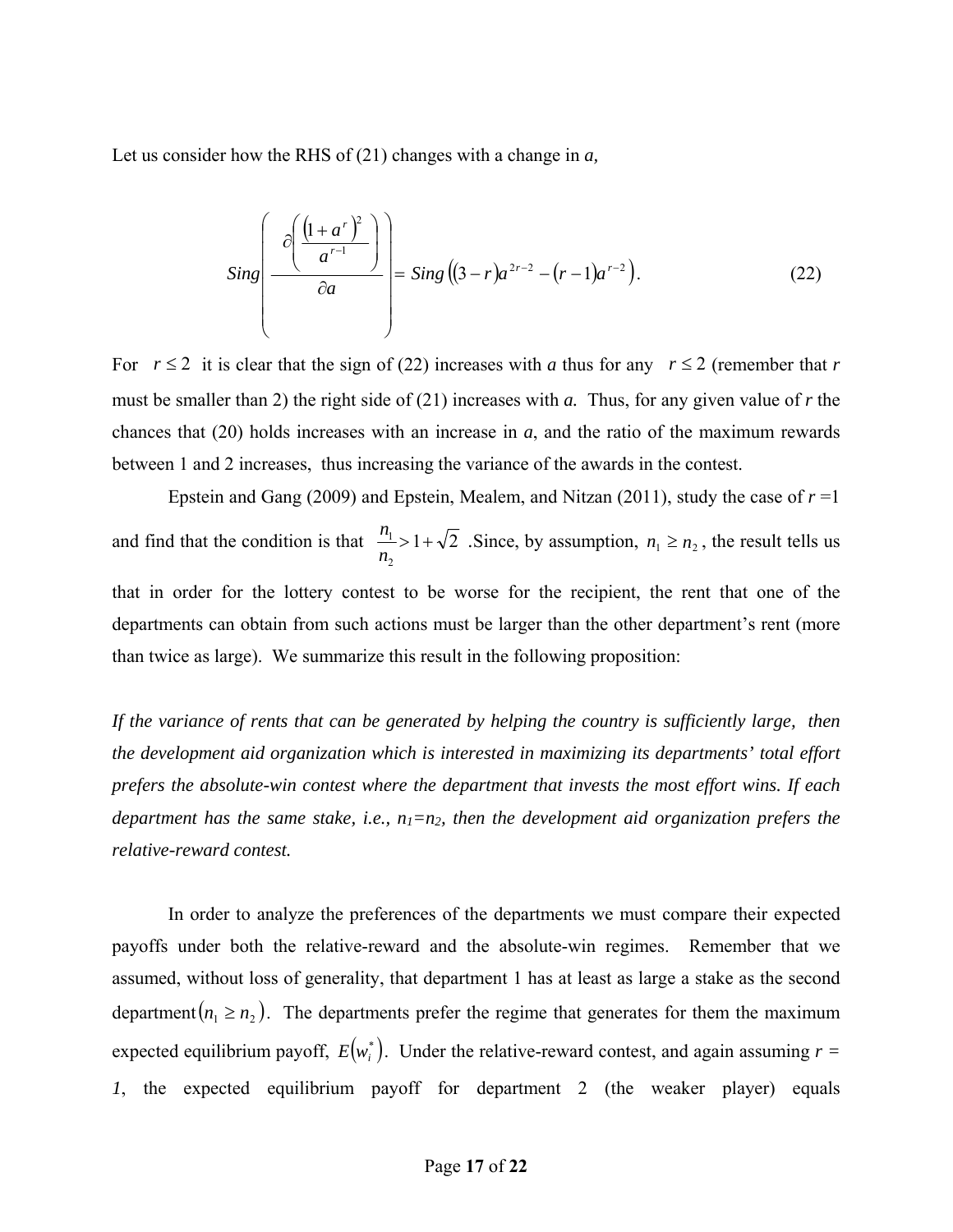$(w_2^*) = \frac{n_2^{2r+1}-(r-1)}{r}$ 2  $2r+1$  –(r-1)  $n_2$ <sup>r+1</sup> $n_1^r$  $1 \quad \text{m}_2$ \*  $\binom{n_2}{1}$   $\binom{n_1}{2}$ 2  $\left(n_1^r+n_2^r\right)$  $\left(n_1^r\right)$  $r^{+1}$  –  $(r-1) n r^{+}$  $=$  $n_1^r + n_2^r$  $n_2^{2r+1}$  –  $(r-1)$   $n_2^{r+1}$   $n_1^r$  $E(w_2^*) = \frac{w_2^2 + w_1^2 + w_2^2 + w_1^2}{2}$ , while the expected equilibrium under the absolute-win

equals zero,  $E(w_2^*)=0$ . Therefore, it is clear that,

*The weaker department, the department that has less to gain from helping the country, always prefers the relative-reward system.* 

For the stronger department the expected equilibrium payoff under relative-reward equals

 $(w_1^*) = \frac{n_1^2r+1-(r-1)}{r}$ 2  $2r+1$  –(r-1)  $n_1$ <sup>r+1</sup> $n_2$ <sup>r</sup>  $1 \quad \cdots$ \* 1  $\binom{n_1}{1}$   $\binom{n_1}{1}$ 1  $\left(n_1^r+n_2^r\right)$  $\left(n_1^r\right)$  $r^{+1}$  –(r-1)  $n_1$ <sup>r+</sup>  $=$  $n_1^r + n_2^r$  $n_1^{2r+1}$  –  $(r-1)$   $n_1^{r+1}n_2^r$  $E(w_1^*) = \frac{w_1^2 + w_2^2 + w_1^2 + w_2^2}{2}$  while the expected equilibrium under absolute-win equals

 $E_P(w_1^*) = n_1 - n_2$ . The expected payoff for department 1 under the relative-reward regime is greater than that obtained under the absolute-win regime and thus this department prefers the relative-reward regime if

$$
E(w_1^*) = \frac{n_1^{2r+1} - (r-1) n_1^{r+1} n_2^r}{\left(n_1^r + n_2^r\right)^2} > n_1 - n_2 = E_P(w_1^*)
$$
 (23)

Remember that (18) 1 2 *n*  $a = \frac{n_2}{n_1}$ , so

$$
\frac{\left(1-(r-1)a^{r}\right)}{\left(1+a^{r}\right)^{2}} > (1+a) \tag{24}
$$

We obtain that (24) holds if and only if

$$
2r > \frac{\left(1 + a^r\right)^2}{a^{r-1}} \tag{25}
$$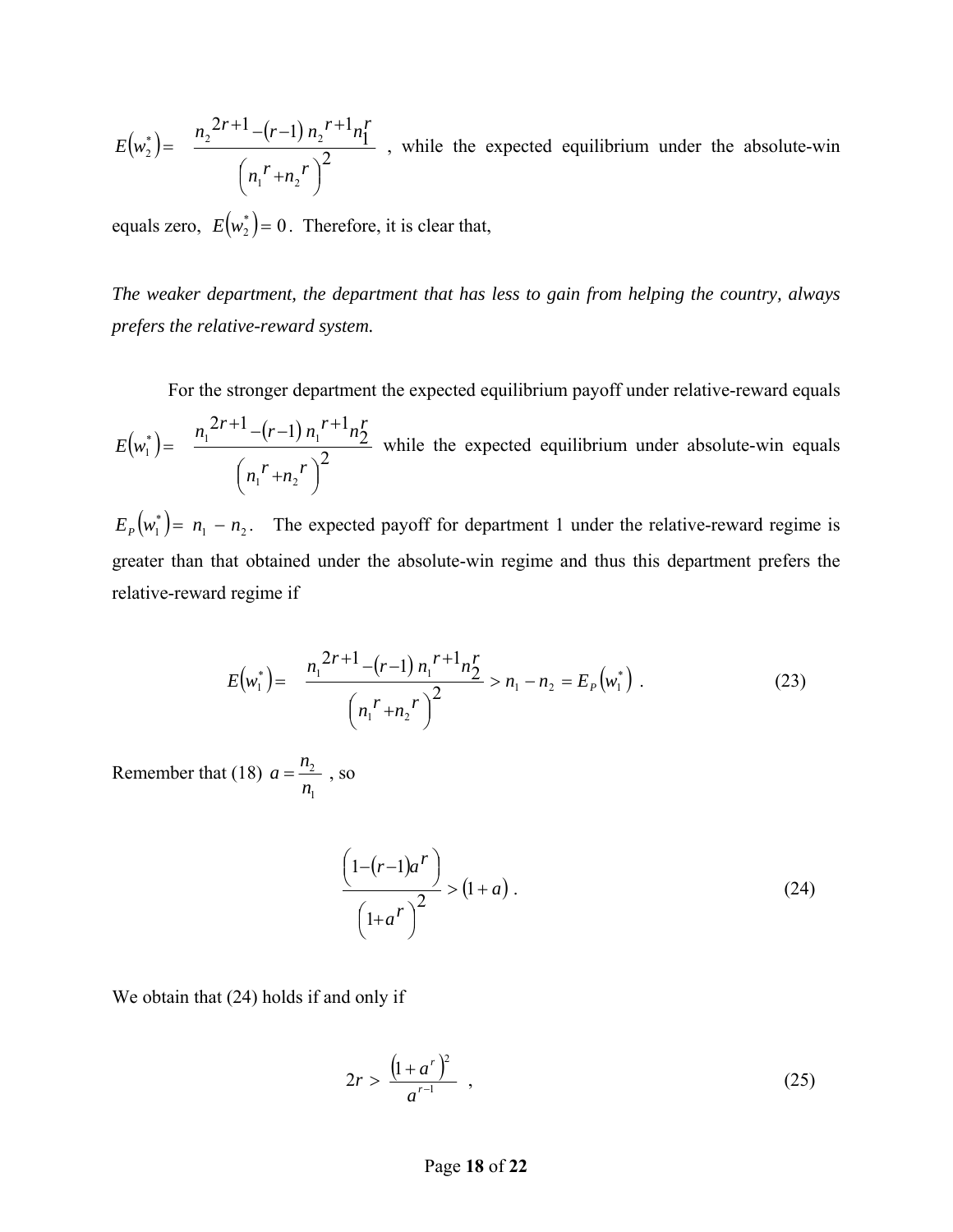which is the opposite condition derived in  $(20)$ .

Epstein and Gang (2009) derived this condition for the case of  $r=1$  and  $0 < n_1 < n_2 (1 + \sqrt{2})$ .

In other words,

*The department with the higher stake, with more to gain from helping the country, prefers the relative-reward to an absolute-win if the difference between the departments is not sufficiently large.* 

Note that the interests of the *DAO* and the strongest department always align.

#### **3. Conclusion**

The conversation over governance and decentralization in the aid context focusses on the behavior of governments and their leaders, politicians, bureaucrats and related actors in potential aid-recipient countries. For aid to work the argument is made, there must be good governance. Much can be said for this argument. Recipient governments and their related functionaries are, however, not the only key actors in the aid transmission story. Donor organizations interact with both recipients as well as the fund donors' aid allocation decisions. The argument for establishing good governance criteria was as much to put constraints on donor behavior as on the necessity of properly acting recipients.

Here we struggle with another element of this story: behavior within the aid organization responsible for programmatic development – the groups within the recipient infrastructure who design the aid programs. These elemental particles of the aid complex are here referred to by the inglorious name, departments. Donor aid organizations (*DAOs*) are multi-layered and multidimensional bureaucracies with many departments which work to try to find solutions to problems in different countries, investing staff resources and effort into having an effect. A department may come into conflict with other departments because of personal and other rivalries, at least partly overlapping jurisdictions, and/or the bureaucratic necessity of laying claim to having the bigger impact (Slotin, Wyeth, and Romita, 2010).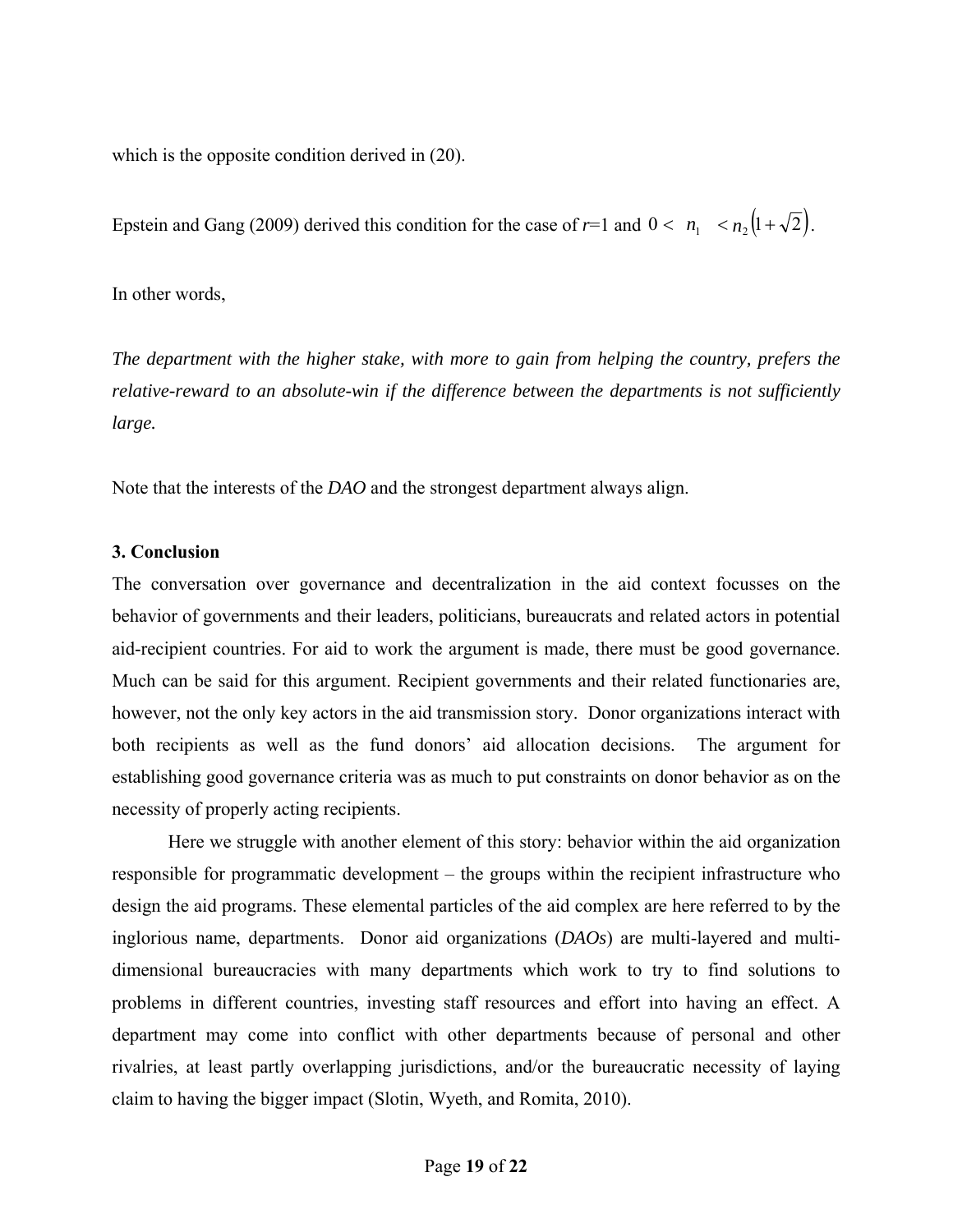In much of the literature, governance and decentralization are buzzwords for properly functioning aid policy. Allocating aid on the basis of good governance is a "win–win" situation: objective criteria can be established on what constitutes good governance, and aid can be allocated and disbursed on this basis with minimal need for detailed bureaucratic planning, disbursement, and oversight. We argue that these terms and the actions associated with them are useful for aid organizations themselves – they can employ the same types of contests to ensure that the work of the organization itself is consistent with its goals, and the goals are obtained in an efficient and incentive compatible manner. The idea here is that good governance starts at home. We consider how inter-departmental competition within the *DAO* affects departments' efforts and the *DAO's* performance measured by its ability to maximize effort towards helping its client country. Practically speaking (which may be odd when we are discussing a theoretical framework) aid is distributed via organizations, and it is the internal workings of the agency which is critical in aid giving. In short, we wish to see how alternative reward systems which *DAOs* may implement motivate competing departments in implementing the organization's goals.

We build on earlier work (Epstein and Gang, 2009) where donors look at good governance as a way to enhance aid allocation. Drawing on the same modeling, but now internal to the donating organization, we see this framework can aid in our understanding and mechanism design to handle a wide range of potential conflicts in the aid process. Of course, there are many organizations in the aid complex; some operate on a few broad principles, others with very specific manifestos. We assume that their fundamental goal is to help lower income countries. In a highly structured and simple model we characterize and compare two ex-ante regimes: (1) the absolute reward scheme represented by an all-pay auction in which the winner takes all available rents; (2) the relative reward scheme in which the rent allocation rule is a lottery and each department obtains a proportion of their possible rent. In the former regime the equilibrium here is in mixed strategies, the "stronger" department could actually lose the contest and get nothing. However, the expected payoff for the weaker department is zero.

 The contests we address are the fractious relationships among departments seeking to help a country in need and to increase their own expected payoff. We are able to derive a very specific condition allowing us to see when each of the concerned parties wins and loses their contests. If the difference between the departments in terms of the rewards they can obtain from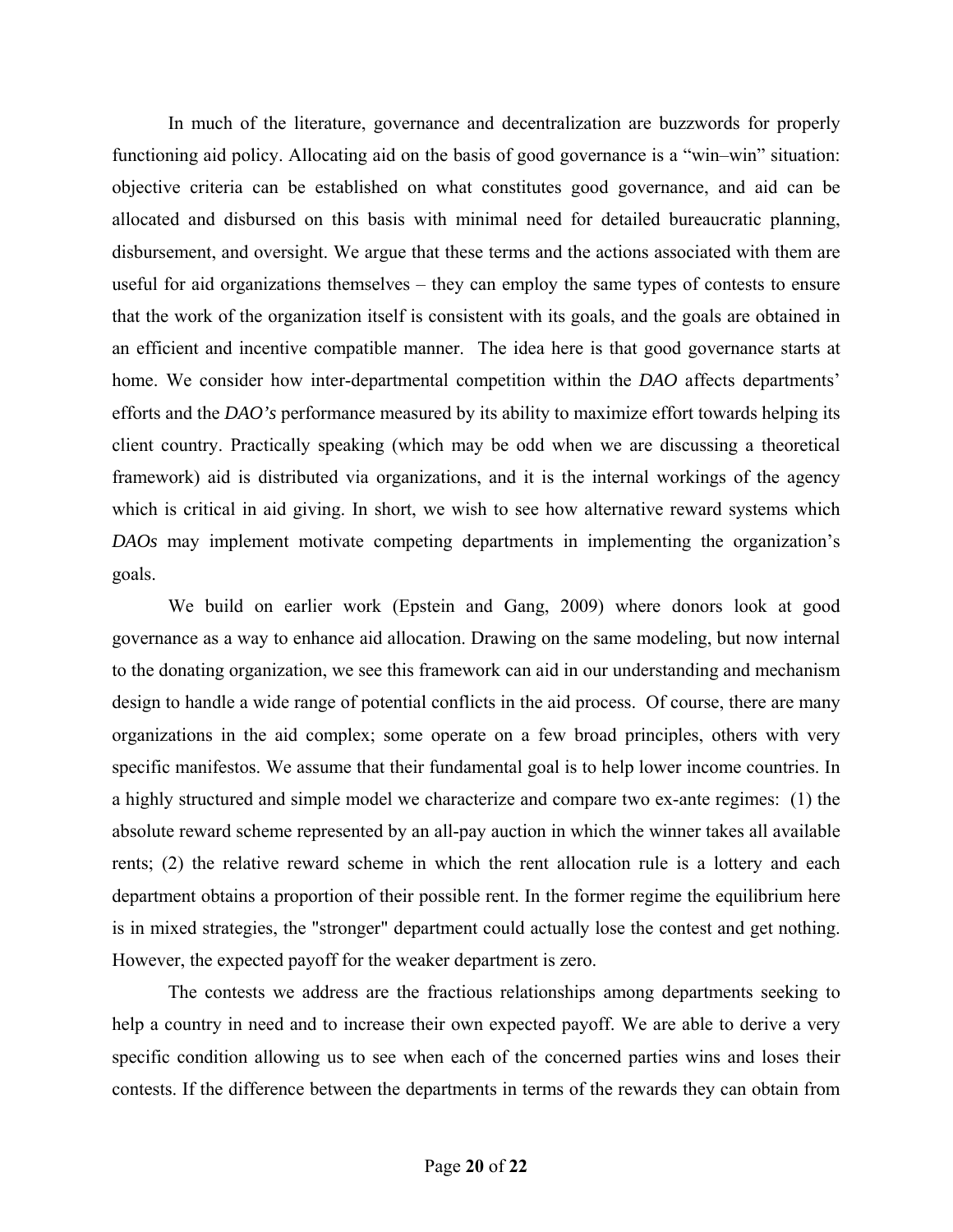helping the country is not sufficiently large, all parties – the two departments and the organization itself – prefer the lottery regime relative-reward to an absolute-win. However, if the difference between the departments in terms of the rewards that can be obtained is sufficiently large, then the department with the low benefit, department 2, prefers the relative-reward regime while the other department and the organization prefer absolute-win.

 Our approach and analysis goes beyond a standard rent-seeking contest, instead offering new theoretical insights for structuring incentives in development aid organizations when there are competing departments. So, here what we do is see if we can construct or at least examine a set of incentives faced by the people/agents inside an organization that will yield behavior consistent with the goals of the agency, which we can assume to be set by the donor government.